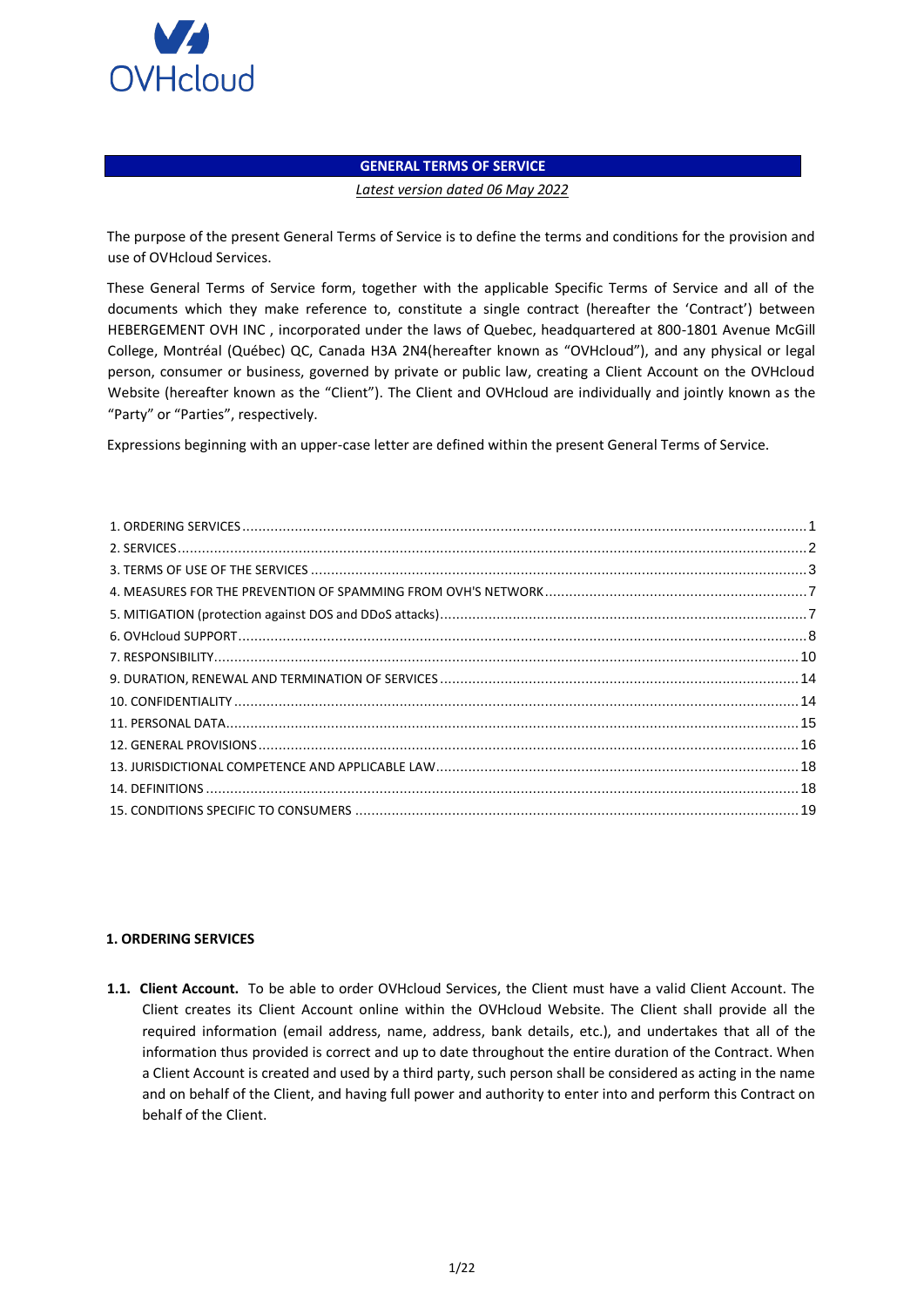

**1.2. Activation of the Client Account.** Prior to the activation of the Client Account, as well as at any time while the Contract is in effect, OVHcloud reserves the right to verify the accuracy of the information sent by or for the Client Account, and to request supporting documents from the Client. OVHcloud reserves the right not to activate, or to deactivate, the Client Account in the event that any of the information provided by the Client is incomplete, inaccurate, or fraudulent.

**1.3. Orders.** Once its Client Account has been activated by OVHcloud, the Client can order Services.

 Depending on Services, Orders can be sent using the OVHcloud Website and/or directly using the Client's Management Interface and/or using an API which OVHcloud may provide for said purpose. The Client is solely responsible for the management of its Client Account and associated authentication credentials (user names, passwords, etc.). Any Order sent from the Client Account is deemed to have been submitted by the Client, is binding on the Client and agree to be bound by the Terms of Service. The terms and timescales for the provision of Services vary depending on the Service ordered. Some Services are made available only upon receipt by OVHcloud of payment from the Client in advance for the relevant Services. It is the responsibility of the Client to ensure that the delivery terms for the ordered Services meet its needs.

# <span id="page-1-0"></span>**2. SERVICES**

- **2.1. Applicable Terms of Service.** The provision and use of the Services are governed by these Terms of Service, the Specific Terms of Services applicable to the selected Services, any other conditions referred by the General Terms of Services and Specific Terms of Service, such as Third Party Product Terms of Use, along with any other information given to the Client during the Order ("Terms of Service"). The use and/or the download of Third Party provided by OVHcloud in the provision of the Services constitutes acceptance of the Third Party Product Terms of Use in accordance with Article 3.11. The Specific Terms of Service, and the Third Party Product Terms of Use supplement these General Terms of Service. In the event of contradiction, the Specific Terms of Service, as well as the General Terms of Service, shall prevail over the Third Party Product Terms of Use. The Terms of Service in effect are available on the OVHcloud website, or may be sent to the Client upon request addressed to OVHcloud Support. The Terms of Service may vary depending on the country where the Services are located and the local laws that will be applicable.
- **2.2. Information related to the Services.** OVHcloud makes available to the Client via the OVHcloud Website, online resources which enable the Client to be informed of the characteristics of the Services offered. These resources may include, in particular, (a) information regarding various available features, configurations, options and ranges and(b) documentation, technical guides and/or examples (or use cases) on using the Services so as to facilitate better understanding and use of the Services. The Client may obtain additional information regarding the Services by contacting OVHcloud Support in accordance with article 4 below. In cases where OVHcloud offers Services which comply with known standards or specific regulations which apply to certain activities, OVHcloud shall communicate its scope of responsibility as well as the conditions in which OVHcloud complies with said standards or regulations.
- **2.3. OVHcloud commitments and obligations.** OVHcloud undertakes to exercise reasonable care and skill in providing Services in accordance with the characteristics, terms and levels of Service stated in the Contract. In particular, OVHcloud agrees to exercise reasonable skill and care in keeping in place a competent team responsible for assisting the Client and handling Incidents ("OVHcloud Support") and ensuring the availability and security of Services in accordance with the applicable terms and performance levels. OVH is subject to an obligation of means.
- **2.4. Subcontracting.** Subject to the legal and contractual provisions applicable in matters of privacy and personal information, OVHcloud may subcontract all or part of the Services to its Affiliates. Within the scope of the Contract, OVHcloud may freely recourse to Third-Party Providers, without having to inform the Client or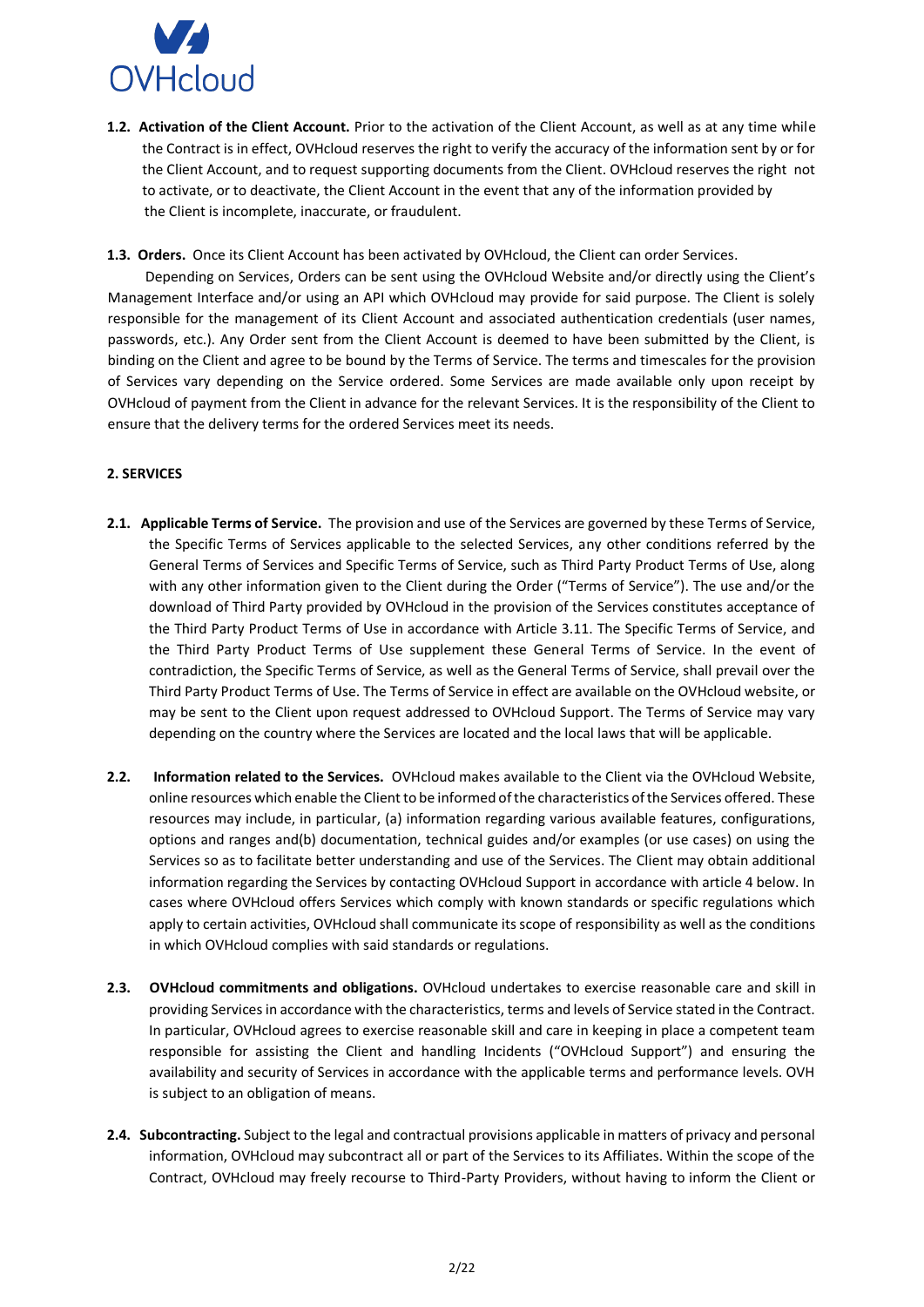

sollicitate it prior approval. However, subject to contradictory provisions of Specific Terms of Service in effect or Client's specific agreement, no perfomance implying access to the Content stored by the Client within the scope of the Services shall be subcontracted outside of OVHcloud Group. OVHcloud shall in all cases remain primarily liable for the provision of the subcontracted Services.

## <span id="page-2-0"></span>**3. TERMS OF USE OF THE SERVICES**

- **3.1. Compliance with the Terms of Service.** The Client agrees to order and use the Services in accordance with the Terms of Service in effect. The Services must be used in good faith. In particular, the Client undertakes to comply with these General Terms of Service, the Specific Terms of Service and the applicable Third Party Product Terms of Use, as well as any information communicated to the Client at the time of the Order. When using the Services on behalf of a third party, or authorizing a third party to use the Service and before any use of the Service(s) by such third party, the Client undertakes to communicate and to validate the relevant terms to that third party and guarantee compliance of the Terms of Service by the relevant third party.
- **3.2. Selection of Services.** Before ordering and using the Services, the Client shall familiarize itself with all of the applicable Terms of Services (in particular, the Specific Terms of Service and the Third Party Product Terms of Use), and study all of the documentation, configuration, options and ranges of services available, in order to select Services and characteristics suited to the Client's needs and those of the third parties for whom or on whose behalf the Services will be used. In particular, the Client shall verify that the Services are suited to the legal and regulatory requirements applicable to the activities performed within the scope of the use of the Services. In order to obtain any additional information regarding the Services, the Client may contact OVHcloud Support as set out in article "OVHcloud Support" hereafter. The terms and characteristics of the Services shall be updated regularly. The Client is responsible to take note of these updates, particularly when placing new orders.
- **3.3. Connection.** To use the Services, the Client must ensure that it has access to a remote connection (such as the Internet or a private network), which it is solely responsible for and bears the costs of. The Client is hereby informed that the Internet presents technical hazards and security risks that are external to the technical measures employed by OVHcloud in the provision of the Services. OVHcloud shall not be held liable for any faults by Internet access providers or other third party data transport networks (including but not limited to lack of reliability of connection lines, bandwidth fluctuations, connection interruptions, etc.), nor for the consequences of said faults, particularly in cases when they result in the unavailability or discontinuity of the Services.
- **3.4. Means of authentication.** The Client is responsible for the management and confidentiality of the necessary means of authentication for connecting to and using the Services. The Client shall ensure that the Users are knowledgeable of and follow standard practices which enable them to maintain the confidentiality of their authentication credentials. The Client is solely responsible for any consequences which may arise from the loss, disclosure, or fraudulent or illicit use of the authentication credentials provided to Users. OVHcloud shall in no way be held liable in this regard. The Client undertakes to immediately inform OVHcloud of any loss or disclosure of any authentication credentials, and immediately proceed with changing said authentication credentials.
- **3.5. Content.** With the exception of items provided by OVHcloud, OVHcloud does not intervene in the handling of the Content and is forbidden from accessing said Content for any other purpose than as necessary for the execution of the Services. OVHcloud does not perform any verification, validation or update operations on said Content. Likewise, OVHcloud does not perform any particular backups of Content stored in the scope of the Services. Therefore, the Client is solely responsible for taking all necessary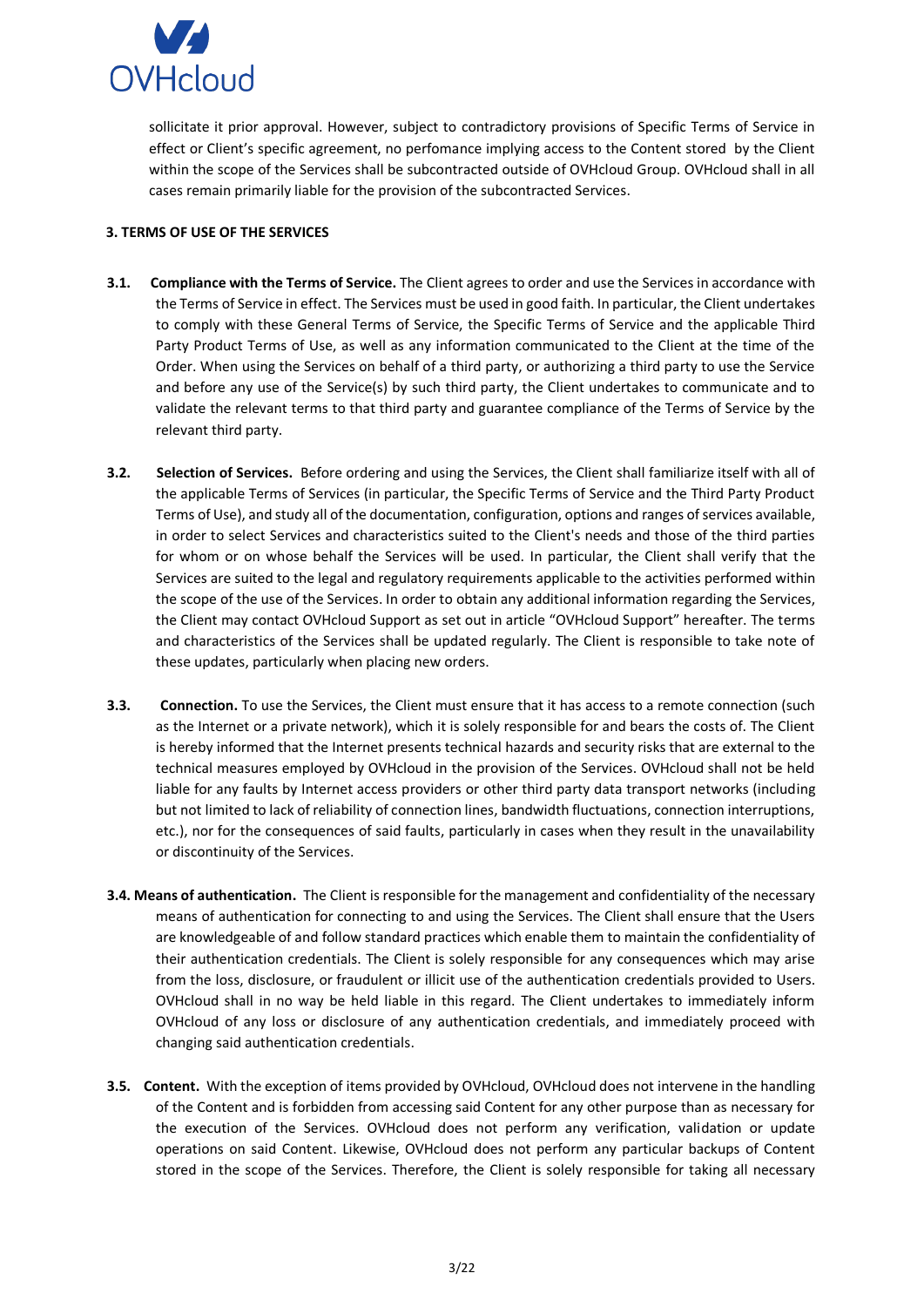

measures to safeguard its data in order to protect it against risk of loss or degradation regardless of cause. The Client shall ensure that the Content is legal and used in accordance with applicable industry standards, laws and regulations. Any use of illegal or fraudulent Content (such as the distribution, publication, storage or transmission of content of sexually explicit material, content that is obscene, offensive, hateful or inflammatory, incites crimes against humanity, acts of terrorism, paedophilia, anti-Semitism, racism, or content inciting hatred or discrimination towards individuals by reason of their gender, religion, sexual orientation or identity, or disability), or the illegal or abusive use of Content (for example, fraudulent use of content, or use of content in violation of rights belonging to a third party such as personality rights, copyrights, patents, brands or other intellectual property rights) within the scope of Services is prohibited, and can lead to, in accordance with the provisions of the Contract, the immediate suspension of all or part of the Services provided under the Contract, the deactivation of the Client Account and/or the termination of the Contract by OVHcloud, without prejudice to OVHcloud's other rights and remedies under the Contract or at law.

- **3.6. Compliance with laws and regulations – Prohibited activities.** The Client shall use the Services in a reasonable manner and shall comply with all applicable laws and regulations. Explicitly forbidden actions include, but are not limited to, (a) abuse, fraudulent or excessive use of the Services and resources made available to the Client, particularly any use of a nature that threatens the stability and security of the OVHcloud systems or which can result in a degradation of the performance of the Services provided to other OVHcloud clients, (b) intrusions or intrusion attempts launched from the Services (including, but not limited to, port scanning, sniffing, spoofing, and more generally, attacks on external parties originating from resources made available by OVHcloud) except Penetrating Tests specifically authorized by OVHcloud pursuant to these General Terms of Service, (c) any use or attempted use of spam or any other technique similar to spamming, and (d) use of illicit or prohibited content as specified in paragraph 3.5, "Content". For clarity sake, crypto currency mining, denial of service attacks, spamming, or any other activity designed to, or capable of disrupting, damaging or limiting the functionality of any Services are strictly prohibited. This does not affect the Client's right to use consensus mechanisms such as "proof of stake" to verify transactions in the blockchain, provided always such mechanism does not fall under the restriction set forth in paragraph (a) above.
- **3.7. Suspension of Services.** OVHcloud reserves the right to suspend all or part of the Services in the event of (a) a known risk to the stability and/or security of the OVHcloud systems or environment by the Services and/or Client Content, (b) scheduled maintenance, or (c) a request issued by a legal authority or competent judicial authority (d) notification by a third party in accordance with applicable laws(e) noncompliance of the Client with all or part of the Terms of Services. Said suspension may occur immediately and without prior notice in case of urgency or necessity, and particularly in the case of an event such as described in point (a) and (c) above, or in case of illicit or fraudulent use of the Services, or use that is in violation of the rights of a third party, and more generally, of any use which may bind the liability of OVHcloud. Except in relation to cases of judicial or legal requisitioning or noncompliance with the Terms of Services, OVHcloud shall endeavour to minimise the impact of a suspension on the normal operations of the Services. Any such suspensions shall in no way release the Client from its obligation to pay the entirety of the amounts due to OVHcloud under the Contract, which is without prejudice to the Client's right to engage OVHcloud's liability in accordance with article "Liability" hereafter in case such suspensions result from OVHcloud's failure to fulfil its obligations. The Client can consult the maintenance schedule using the interface provided for this purpose. In the event any such suspension results in a failure by the Client to fulfil its obligations under the Contract, the suspension shall take place without prejudice to OVHcloud's right to terminate the contract in accordance with article "Duration, Renewal and Termination of Services" hereafter, and without prejudice to OVHcloud's other rights and remedies at law. Except in cases of termination or nonrenewal of Services, suspensions of Services shall not result in the deletion of the Client's data. Unless suspensions result exclusively of OVHcloud's failure to fulfil its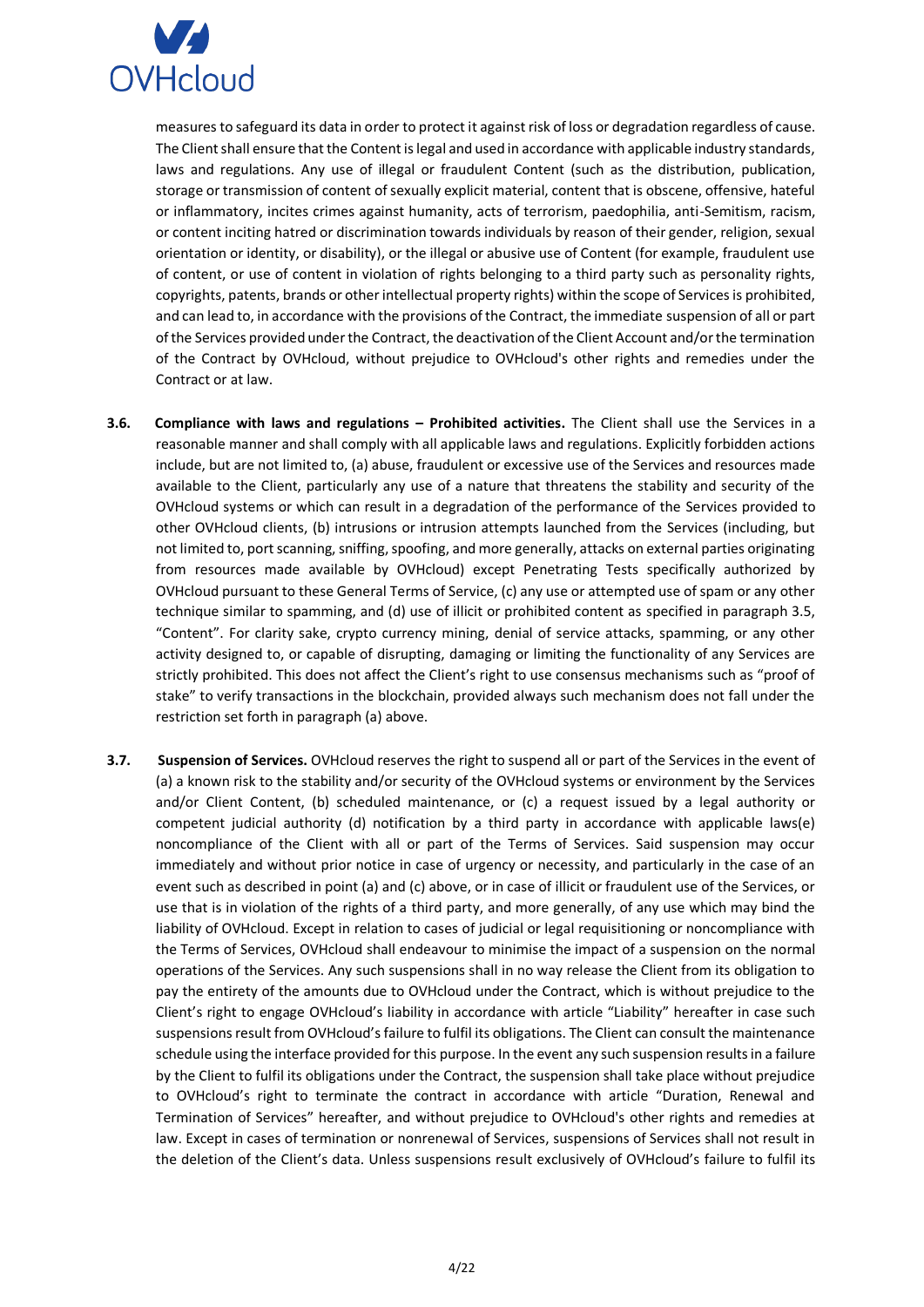

obligations, the duration of the aforementioned suspensions shall not count as unavailability of Services in respect with the service level agreement provided in the Agreement.

- **3.8. Updates to Services.** OVHcloud may modify the Services at any time, and may add, modify or remove ranges, options or features, as well as upgrade their performance. The Services are described online on the OVHcloud Website. The Client is responsible for keeping abreast of any updates to the Services, which are immediately applicable to any new Orders. Concerning the Services in use by the Client, the latter shall be informed by email or via its Management Interface of any substantial updates which are of a nature to downgrade said Services, at least seven (7) calendar days before the implementation of said update. Nevertheless, modifications to Third Party Products and urgent cases (such as security risks, or legal or regulatory compliance updates) may result in immediate modifications to the Services. Subject to the article "Condition Specific to Consumers", in case of an update that degrades existing Services in use by the Client (removal of functionality, performance downgrade, etc.), the Client may terminate the relevant Services by registered letter with acknowledgment of receipt, or through a specific form provided in its Management Interface, within thirty (30) days from the date the relevant update is implemented.
- **3.9. Intellectual property. Usage rights.** All of the items (software, Infrastructure, documentation, etc.) made available to the Client by OVHcloud in the provision of the Services and during the term of the Contract remain the exclusive property of OVHcloud or the third parties which have granted the rights to use them. OVHcloud grants the Client a non-exclusive licence to use the items made available to it only in accordance with and for the duration of the present Contract. With the exception of the aforementioned items made available to the Client by OVHcloud in the provision of the Services, the Client remains solely responsible for acquiring all of the authorisations and usage rights for the elements and Content (data, software, applications, systems, websites, etc.) which it uses and operates in relation to the Services. The Client and Users retain all intellectual property rights in their respective Content which OVHcloud shall not use expect to the extent necessary for the performance of the Services. Subject to mandatory legal provisions in effect, the Client is not authorized to decompile the software, source code and algorithms used in the course of supplying the Services, notably to reverseengineer.
- **3.10. Export Controls.** The Client understands that its data may be hosted and accessed in Canada and in other countries around the world. The Client is responsible to ensure compliance with all laws applicable to the access, examination, possession, transfer, export and re-export of the Content. Without limiting the foregoing, the Client must (a) not use the Services to store any information, data or technology that is controlled under the Canada Defense Production Act or the International Traffic in Arms Regulations (ITAR), (b) ensure that none of the users are designated by any applicable sanctions by Canada, the United States or any other relevant country, and (c) ensure that the Content is not exported or transferred (by electronic transmission or otherwise) in violation of Canada's applicable laws or the laws of any other country having jurisdiction. The Client agrees that OVHcloud may remove Content, restrict access, or terminate the Contract if, in OVHcloud's discretion, there is an actual or suspected breach of this section.
- **3.11. Third Party Products.** Subject to specific commitments undertaken within the scope of the applicable Specific Terms of Service, (a) OVHcloud is not responsible for Third Party Products made available within the scope of the Services which may contain technical errors, security vulnerabilities, incompatibilities or instabilities, and offers no guarantee for the Third Party Products made available by OVHcloud to the Client in the provision of the Services (including all related information and items such as software, systems, applications, etc.), and (b) the Client is only authorised to use the Third Party

Products made available to it by OVHcloud in accordance with the terms of the Contract, and in particular is forbidden from decompiling, accessing the source code, reinstalling on any other infrastructure software or systems made available to it. The Client uses the Third-Party Products entirely at its own risk, in accordance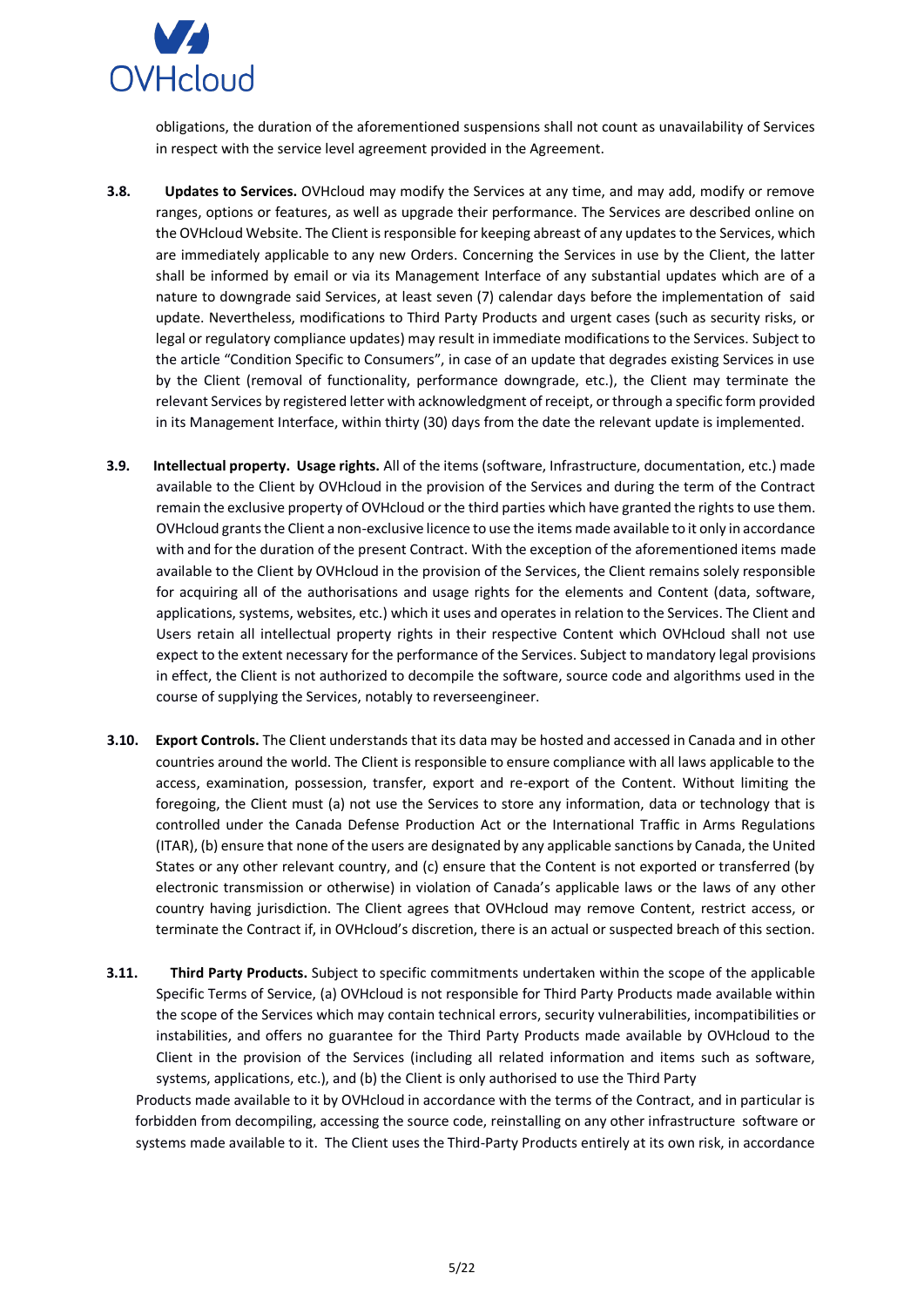

with these Terms of Service, and is responsible to ensure that such Services are suited to its needs and the purposes for which it uses them.

- **3.12. Continuity and Reversibility of Services.** Unless provided otherwise in the Specific Terms of Service, the termination of Services for any reason whatsoever (in particular, the termination or non-renewal of the Contract, failure to comply with the Terms of Service, etc.), as well as certain operations to update or reinstall the Services, shall automatically result in the irreversible deletion of all Content (including information, data, files, systems, applications, websites, and other items) that is reproduced, stored, hosted, collected, transmitted, distributed, published and more generally used and/or operated by the Client within the scope of the Services, including any potential backup. Before the termination or expiry of the Services, and before proceeding with any delete operations, update or reinstallation of Services, the Client is solely responsible to perform any operations (such as backup, transfer to a third party solution, Snapshots, etc.) which are necessary to the preservation of its own Content. Upon request from the Client, and subject to the stipulations of the article on "Confidentiality" below, OVHcloud shall provide any technical information concerning the Services which may facilitate reversibility operations and the Client's Content recovery. Such provision of assistance may result in additional charges for time worked, based on the financial terms available on the OVHcloud Website or upon request to OVHcloud Support. However, OVHcloud does not proceed to any operation of restitution or Client's Contents migration. Such operations are under the Client's exclusive responsibility. With the exception of any data which OVHcloud must preserve in accordance with applicable laws and regulations, the data referred to in article "OVHcloud processes" below, and any data necessary for the defence of its rights, OVHcloud undertakes not to keep a copy of the Client's data following the termination of Services, unless otherwise agreed by the Parties or provided otherwise in the applicable Specific Terms of Service.
- **3.13. Penetration Tests.** The Client is authorised to carry out penetration tests on the Services (hereinafter "Penetration Test(s)") by itself or by a duly appointed third party auditor of its choice. The performance of these operations does not require OVHcloud to be notified. These Penetration Tests shall be carried out in accordance with the laws and regulations in force. The Client shall obtain the authorization of the Users and rights holders of the scope targeted by the test. The conditions whereby the Client entrusts the third party auditor with the performance of the Penetration Tests are the subject of a separate agreed concluded between the Client and the auditor, and include all the conditions of this article. The Client declares and guarantees to OVHcloud that all the conditions for conducting the Penetration Tests stipulated herein will be respected, including by the auditor who acts under the full responsibility of the Client.

Under no circumstances shall the Penetration Tests (a) target other OVHcloud target elements and OVHcloud Infrastructures other than those used exclusively by the Client (including but not limited to OVHcloud shared infrastructure, networks and services), (b) disrupt the proper functioning of the Services and OVHcloud infrastructure and networks and/or (c) have any impact on the Services, resources, networks and infrastructure provided by OVHcloud to other clients. Any attempt to intrude into environments or systems used by other OVHcloud clients is expressly prohibited.

The Client is solely responsible for all consequences that may result from the performance of the Penetration Tests, including when they are carried out by a third party auditor. In particular, it is the Client's responsibility to carry out or to have carried out in advance, and under its entire responsibility, all backups necessary to enable, in the event of an incident occurring during the Penetration Tests, to restore and to be able to continue to use the target elements of the Penetration Tests (systems, applications, data, etc.).

The Client is informed that if, within the framework of the Services, protection mechanisms, such as systems to prevent the sending of fraudulent or massive mail (SPAM) or against computer attacks by denial of service (DOS or DDOS), have been put in place, these mechanisms will not be deactivated within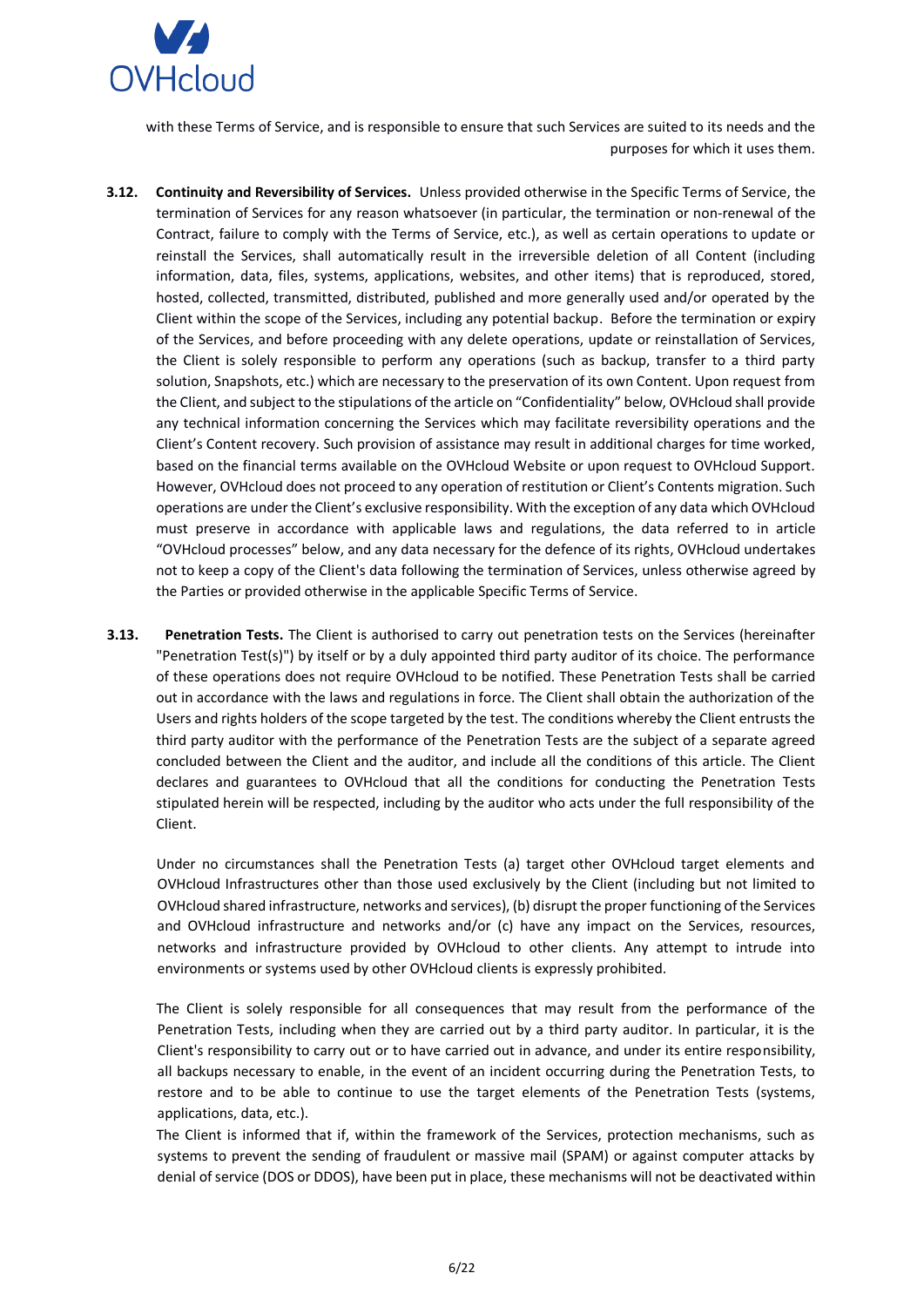

the framework of the Penetration Tests, and may therefore result in the unavailability of the Services. The Client is responsible for informing any person likely to be affected by such unavailability.

At the end of the Penetration Tests, a written audit report is drawn up. The audit report will be communicated to OVHcloud upon first request or whenever it is of interest to OVHcloud (in particular in the event of a flaw or vulnerability in OVHcloud's Services or Infrastructures, or that could impact other OVHcloud clients).

The audit report, its contents, and more generally all information disclosed or collected in the course of the audit and concerning, directly or indirectly, OVHcloud, are considered strictly confidential, and may under no circumstances be published or disclosed to third parties without OVHcloud's prior written consent.

In the event of non-compliance by the Client and/or the third party auditor with all or part of the terms and conditions of this article, OVHcloud reserves the right to immediately suspend access to its Services, without prejudice to any damages OVHcloud may claim.

### <span id="page-6-0"></span>**4. MEASURES FOR THE PREVENTION OF SPAMMING FROM OVH'S NETWORK**

- **4.1. Measures of traffic monitoring.** OVHcloud shall implement a system of technical measures intended to prevent the dispatch of fraudulent emails and spam from its Infrastructure. OVHcloud shall monitor outgoing traffic from the Service towards port 25 (SMTP server) on the Internet, which shall involve monitoring traffic by means of automatic tools. The outgoing traffic referred in this paragraph shall be monitored by OVHcloud with a delay of a few seconds, rather than being filtered or intercepted. These operations shall be conducted by OVHcloud concurrently and not, under any circumstances directly between the Services and the internet. OVHcloud shall not conduct any tagging of e-mails, and shall not modify e-mails sent by the Client in anyway whatsoever. No information shall be stored by OVHcloud during these operations aside from statistical data. The operation in this paragraph shall be conducted regularly and in a fully-automated manner by OVHcloud and the Client acknowledges that no human intervention is involved during the monitoring of traffic to port 25 (SMTP port).
- **4.2 Blocking e-mails identified as spam.** In the case of outgoing traffic from the Client's server, including emails, being identified as spam or fraudulent e-mails, OVHcloud shall inform the Client by e-mail and block the Server's SMTP port.
- **4.3. Unblocking terms.** The Client may request unblocking of the SMTP port through their Management Interface. Any new e-mail identified as spam will entail a new blocking of the SMTP port by OVHcloud for a longer period to be determined at OVH's reasonable discretion. On the occurrence of OVHcloud's blocking the SMTP port for a third time, OVHcloud reserves the right to deny any new request for the unblocking of the SMTP port.
- **4.4 Data**. OVHcloud shall not keep any copy of e-mails sent from the Service's SMTP port, even when they are identified as spam.

### <span id="page-6-1"></span>**5. MITIGATION (protection against DOS and DDoS attacks)**

**5.1 Protection Measures.** OVHcloud shall implement protection against DOS and DDoS-type (Distributed Denial of Service) hacking attempts provided that these attacks are conducted in a manner reasonably considered to be serious enough by OVHcloud to justify such protection. In implementing such protection, the OVHcloud shall use reasonable endeavors to ensure that the operation of the Client's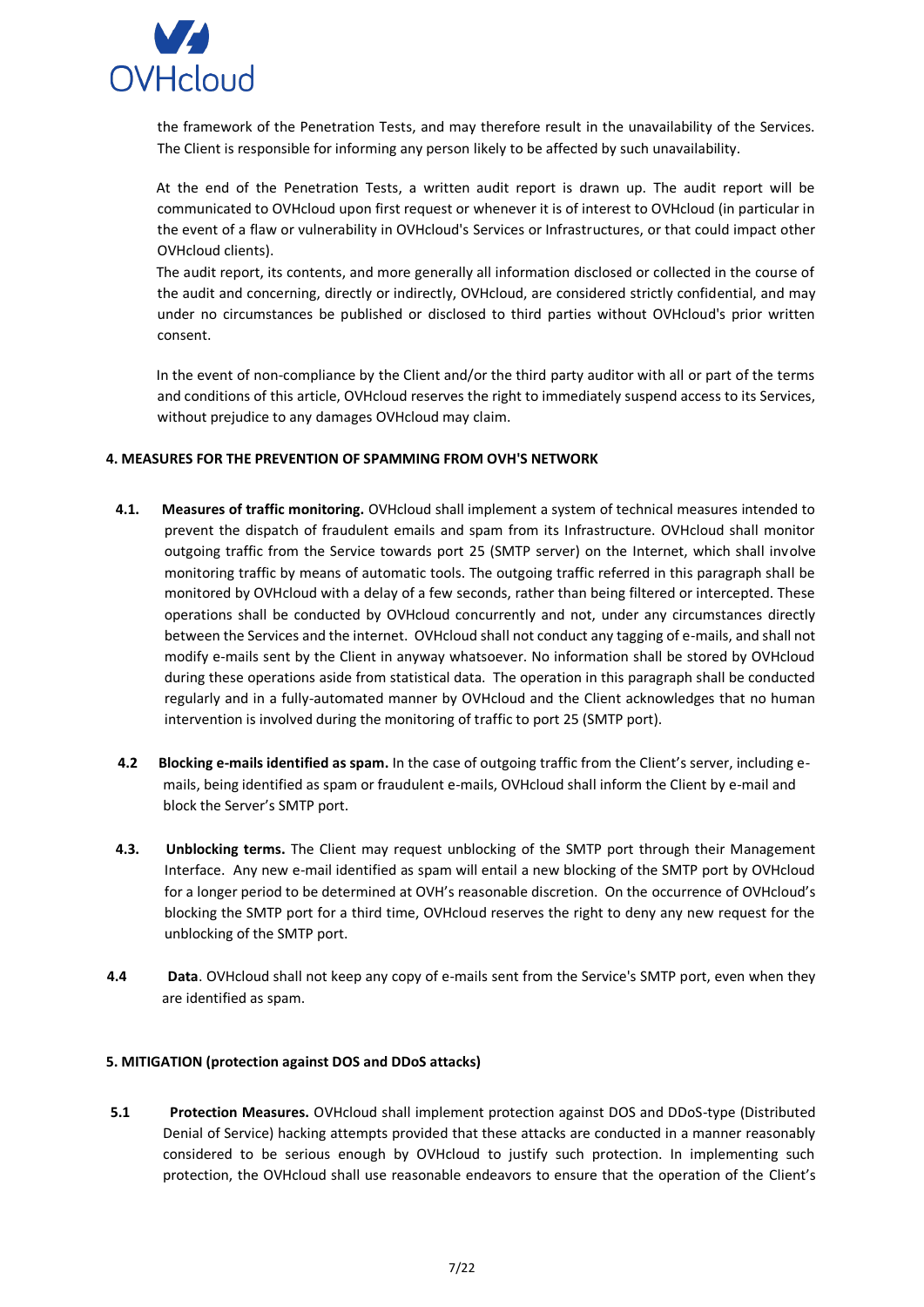

Services is maintained throughout the duration of a DOS or DDoS attack. The function provided in this article involves monitoring the traffic sent to the Client's Services from outside OVHcloud's network. The traffic identified as illegitimate shall then be rejected by OVHcloud prior to reaching the Client's Infrastructure, thus allowing legitimate users to access the applications offered by the Client in spite of the attack.

- **5.2. Scope of the protection.** The protection measures outlined in this article shall not apply in the case of attacks such as SQL injection, brute-force, abuse of security vulnerabilities, or attacks of a similar nature to the latter. In such cases, the Infrastructures and the Service may be temporarily suspended and unavailable. As a result of the high technicality of the Service, certain attacks may not be detected by the protection measures implemented by OVHcloud. The protection measures outlined in Articles 6.1 and 6.2 shall not apply in the case of attacks such as SQL injection, brute-force, abuse of security vulnerabilities, or attacks of a similar nature to the latter. In such cases, the Infrastructure and the Service may be temporarily suspended and unavailable. Given the nature of a potential DOS or DDoS attack and their complexity, OVHcloud shall implement different levels of traffic protection in order to preserve their Infrastructure and the Services.
- **5.3. Detection of the attack.** The mitigation of a DOS or DDoS attack is activated only at the time of the detection of the attack by the OVHcloud's tools and for a non-fixed period, and deactivated only once the attack and illegitimate traffic are no longer present. Thus, until the mitigation is activated, the Service shall handle the attack directly, which may lead to the temporary unavailability of the Service. While mitigation is activated, OVHcloud shall not guarantee the accessibility of the Client's applications but it shall endeavour to limit the impact of a DOS or DDOS attack on the Client's Services and on OVHcloud's Infrastructure. If, in spite of the activation of mitigation, a DOS or DDOS attack is of such a nature as to adversely affect the integrity of OVHcloud's Infrastructure or the infrastructure of the other Clients of OVHcloud, OVHcloud shall strengthen its protection measures which may lead to the deterioration of the Client's Services or impact its availability for which OVHcloud shall not be liable.
- **5.4.** Client's configuration. Where part of the traffic generated by a DOS or DDOS attack is not detected by the OVHcloud's equipment and reaches the Client's Services, the effectiveness of the mitigation shall also depend on the appropriate configuration of the Client's Services. In this regard, the Client must ensure that it has the adequate resources to administer the configuration of the Client's Services properly. The Client shall be solely responsible for ensuring it secures its Services, implementing security tools (firewall, etc.), periodically updating their system, backing up their data and for ensuring the security of their software (scripts, codes etc.).

# <span id="page-7-0"></span>**6. OVHcloud SUPPORT**

- **6.1. OVHcloud Support team.** The OVHcloud Support team is responsible for handling Incidents which may occur in relation to the Services, and to provide the Client, upon request, with information regarding the characteristics and Terms of Services. Provided the other levels of Support referred to in article 4.4 below, OVHcloud Support is available in French only and information regarding the Services is available during business hours only. OVHcloud infrastructures are monitored 24/7, 365 days a year. In order to ensure the continuity of such monitoring on a 24/7/365 basis, OVHcloud reserves the right to subcontract part of the Support in accordance with the section "Subcontract".
- **6.2. Recourse to OVHcloud Support.** The Client may contact the OVHcloud Support by email, using a special form available in the Management Interface, or by telephone by calling 1-855-684-5463. Nevertheless, during non-business hours, the OVHcloud Support team can only be reached by email or through the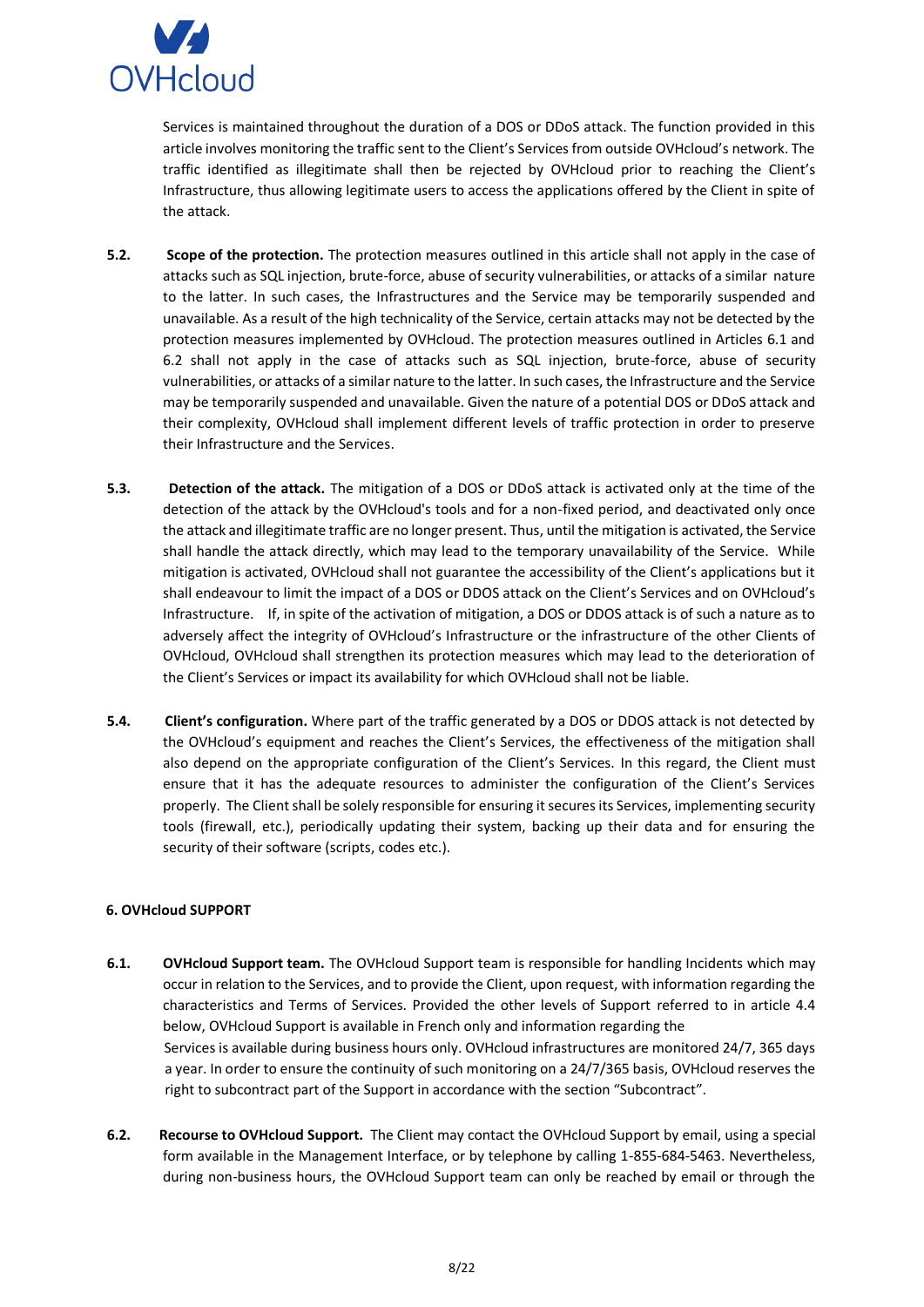

Management Interface. OVHcloud shall create a ticket ("Incident Ticket") for each request or Incident report received. The Client will be informed of the creation of the Incident Ticket and its corresponding number. The Client can access the history and status of its requests and Incidents reported through its Management Interface. The Client undertakes not to make use of the OVHcloud Support wrongfully. Before resorting to the OVHcloud Support, the Client must first consult the resources and information available on the OVHcloud Website (user guides, use cases, product documentation, etc.), and in its Management Interface (reporting, monitoring, etc.). The Client shall not (a) contact the OVHcloud Support for services or products that it has not contracted from OVHcloud cloud directly or(ii) place the OVHcloud Support teams in direct contact with its own clients or any other party external to the Contract. OVHcloud reserves the right to refuse to accept any request which does not meet the aforementioned conditions.

The Client undertakes to adopt behaviour that is appropriate, cordial and respectful in its interactions with OVHcloud Support. OVHcloud reserves the right to no longer reply to the Client's requests and to immediately terminate the Contract in case of abusive, outrageous, or degrading behaviour. Furthermore, such behaviour may result in legal action taken against the Client, for which purposes OVHcloud may resort to any means of evidence which it deems useful and relevant (extracts of communications with the Client, screenshots, emails, recording of telephone calls, etc.). Subject to the other levels of Support referred to in article 4.4 below, OVHcloud Support is included in the price of the Services.

**6.3. Incident handling.** In case of malfunction of the Services, the Client shall firstly perform the technical tests recommended on the OVHcloud Website. In the event these tests do not resolve the Incident, the Client may report the Incident to the OVHcloud Support as set out above and provide as much information as possible to facilitate a proper diagnosis. When an Incident is reported, OVHcloud Support shall carry out the necessary investigation to identify the cause of the observed malfunction and establish a diagnosis. The Client agrees to remain available at all times in order to collaborate with OVHcloud on a proper diagnosis and resolution of the Incident, in particular by providing OVHcloud with any additional information, and by performing all of the necessary tests and verifications. Within the scope of Incident handling, OVHcloud and its Partner Companies are expressly authorized by the Client to connect to the Client Services at both the hardware and software levels, in order to take any action that is necessary to perform a diagnosis. This connection may require the Client to perform an action on its Service. OVHcloud shall keep the Client reasonably wellinformed of the progress of the operations. If OVHcloud establishes that its Services are available and functioning properly, or that the existence of the Incident cannot be confirmed, or that the Incident does not fall under the responsibility of OVHcloud, OVHcloud shall inform the Client accordingly. In this case, the time spent by OVHcloud on performing the diagnosis and assisting the Client may be charged to the Client as an additional service provided, based on the fee schedule available on the OVHcloud Website or provided to the Client. OVHcloud reserves the right to refuse any assistance if it ascertains, during its investigation, that the Client is using the Service in violation of the Contract or of any applicable law or regulation. If the Incident appears to fall under OVHcloud's responsibility, OVHcloud shall finish the diagnosis and work to re-establish the availability of the impacted Services. In this case, the work performed by OVHcloud shall not result in any additional charges. The diagnosis shall be established by OVHcloud using any means necessary, and particularly based on exchanges between the Parties and data from the OVHcloud information system (such as

login data) which the Client hereby expressly agrees may be admissible and fully enforceable. Subject to any applicable Specific Terms of Service and other levels of Support referred to in article 4.4 below, OVHcloud does not provide any warranty as to the duration of repairs or time frames for the resolution of Incidents within the scope of the OVHcloud Support.

**6.4. Other levels of Support.** In addition to the OVHcloud Standard Support described above, OVHcloud offers other levels of Support which allow the Client to benefit from additional services and levels of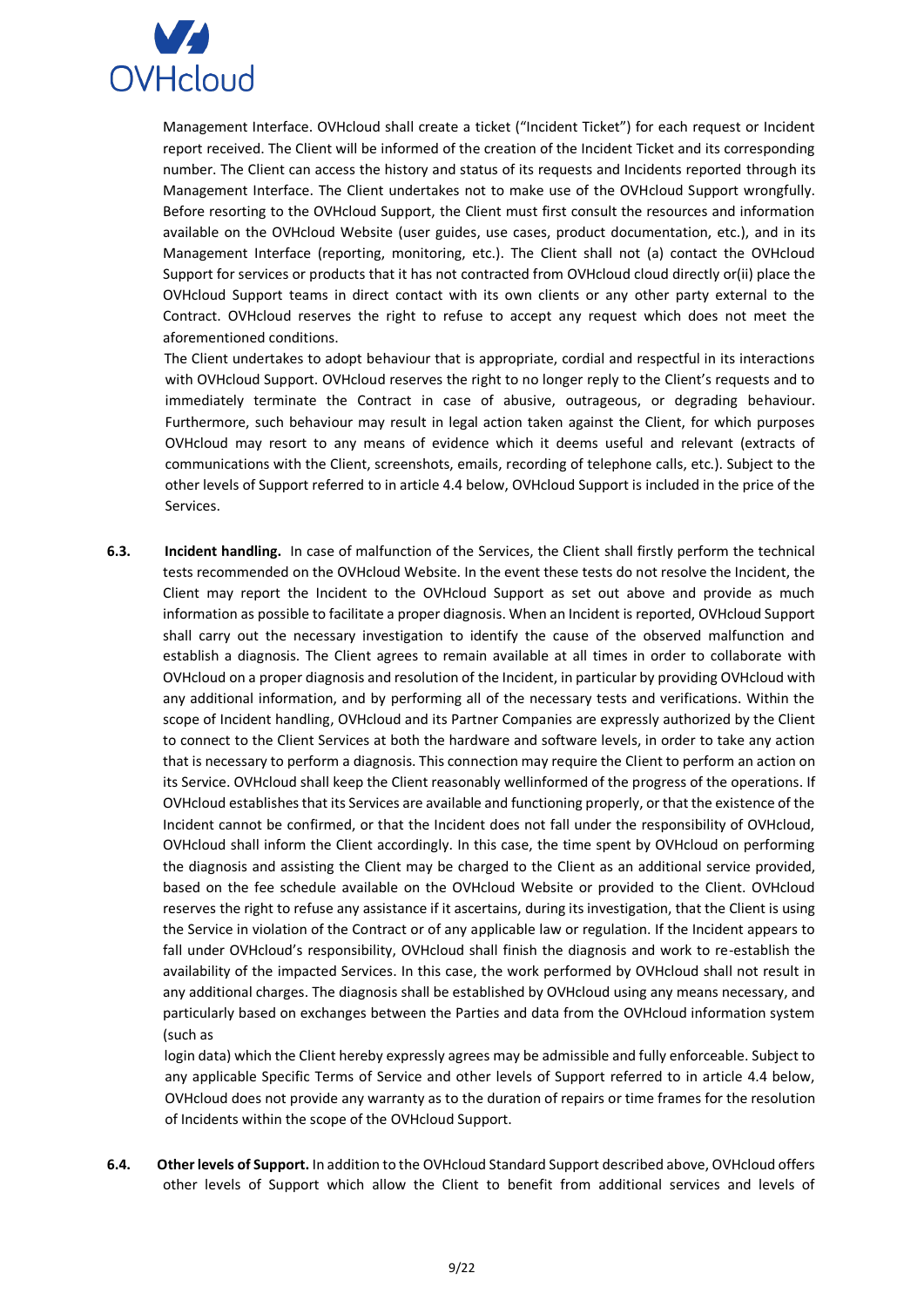

commitment. The terms and conditions for these Support levels are described in Specific Terms of Service and corresponding documentations available on the OVHcloud Website or upon request to OVHcloud Support.

### <span id="page-9-0"></span>**7. RESPONSIBILITY**

- **7.1. Ability.** Each of the Parties warrants and represents that it has full power and authority to enter into and perform the Contract. In particular, the Client and OVHcloud represent and warrant that it holds all of the authorisations, skills and knowledge (particularly of a technical nature) which enable them to respectively use and provide the Services in accordance with the terms and conditions of the Contract.
- **7.2. Responsibility of OVHcloud.** In cases where the applicable Specific Terms of Service include commitments from OVHcloud to particular levels of service, the corresponding payments or credits which may be due by OVHcloud to the Client shall constitute the Client's sole and exclusive remedy for OVHcloud's failure to comply with the level of service committed to in the relevant Specific Terms of Service and OVHcloud's entire liability for failing to meet the relevant level of service. In the absence of an applicable commitment to a given level of service under no circumstances shall the total aggregate liability of OVHcloud (Affiliates, subcontractors and providers included) to the Client (however arising) under or in relation to this Contract, including (but not limited to) liability for breach of contract, misrepresentation (whether tortious or statutory), tort (including but not limited to negligence), breach of statutory duty, or otherwise, exceed (i) the total amount of sums paid by the Client to OVHcloud for the impacted Services over the course of the six (6) months prior to the Client's claim for compensation or (ii) the direct prejudice suffered by the Client if such prejudice is lower. Under penalty of foreclosure, the period time for suit against OVHcloud will not exceed two years from the date on which the Client knows of the damage.
- **7.3. Limitation of liability.** Under no circumstances shall OVHcloud be liable under or in connection with this Contract for any:
	- (A) use of the Services by the Client or a third party which is in breach of the terms and conditions of the Contract;
	- (B) non-execution, failure, malfunction, interruption or unavailability of the Service;
	- (C) indirect or consequential loss including loss of business, commercial damage, loss of orders, operational losses, loss of revenue, loss of reputation, harm to the company's image, loss of actual or anticipated profits, loss of contracts or clients (for instance, unwanted disclosure of confidential information relating to such clients due to system failure or hacking, third party claim against the Client);
	- (D) loss, disclosure or illicit or fraudulent use of Users' authentication credentials by the User or any third party in compliance with the applicable provisions;
	- (E) suspensions of access, or temporary or permanent suspension of operated Services in accordance with article 3 of these General Terms of Service (notably a request issued by a legal authority or a competent judicial authority);
	- (F) loss of, damage to, alterations of all or part of the Content (including information, data, applications, files or other items) hosted on the Infrastructure and noting that OVHcloud is not responsible to perform the continuity of the Client's activities and notably backup operations;
	- (G) lack of suitability of the Services to the needs of the Client (including in relation to the sensitivity of the relevant data);
	- (H) security incidents related to the use of the Internet, particularly in case of loss, alteration, destruction, disclosure or unauthorized access of Client data or information on, or from, the Internet; AND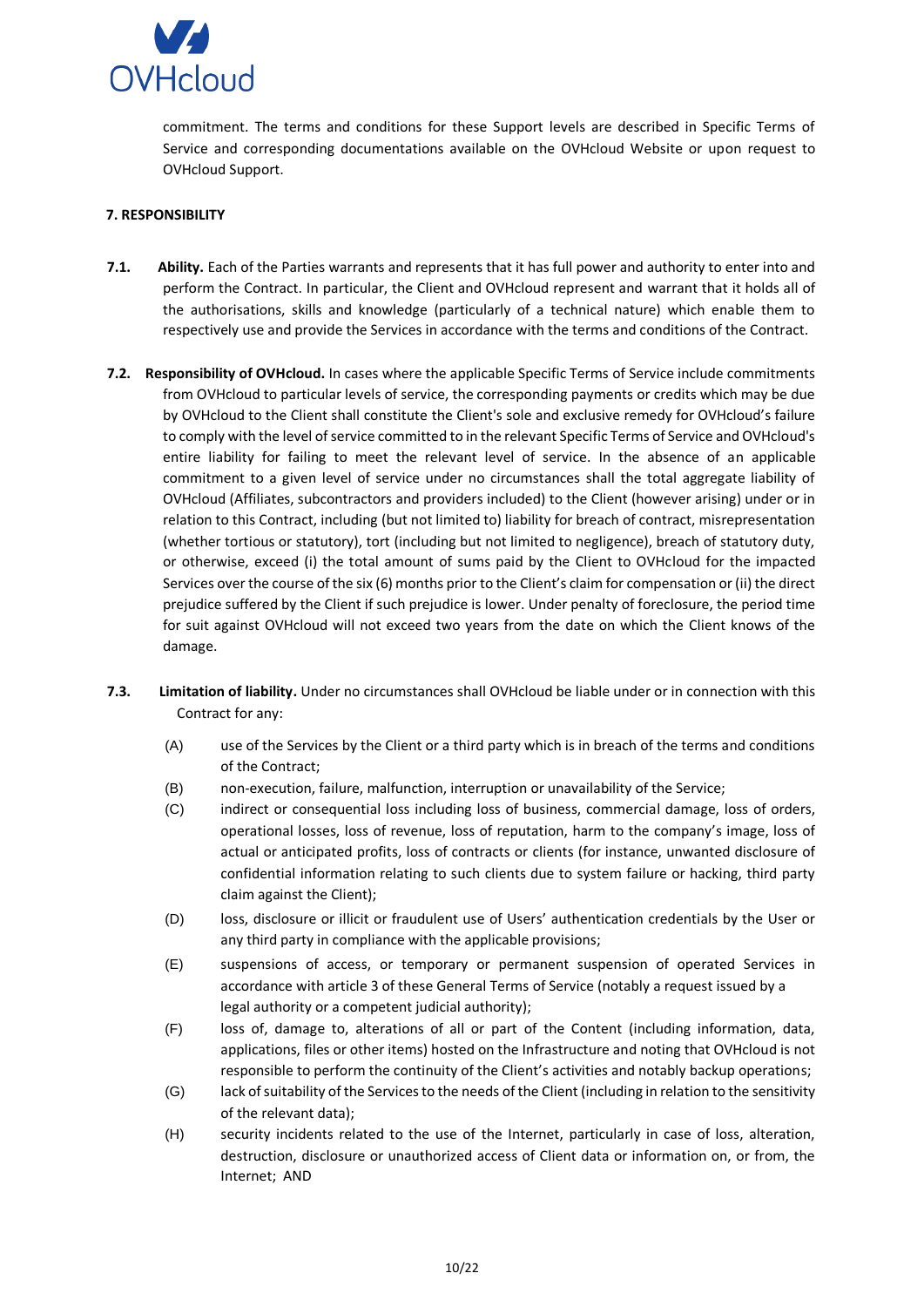

(I) impairment of systems, applications and other items installed by the Client on the Infrastructure.

OVHcloud DISCLAIMS ALL WARRANTIES, EXPRESS OR IMPLIED, WITH RESPECT TO THE SERVICES PROVIDED TO THE CLIENT. THE CLIENT ACKNOWLEDGES THAT OVHcloud, ITS GROUP MEMBERS, AND THEIR RESPONSIBLE DIRECTORS, OFFICERS, EMPLOYEES, AGENTS AND SUPPLIERS SHALL NOT BE LIABLE FOR DAMAGES RESULTING FROM, INDIRECTLY FROM THE CONTRACT EXCEPT FOR ANY DIRECT CONSEQUENCES CAUSED BY THE PERSONAL FAULT OF OVHcloud OR ITS REPRESENTATIVES. THIS SECTION SHALL SURVIVE THE EXPIRATION OR TERMINATION OF THIS AGREEMENT.

- **7.4. Responsibility of the Client.** The Client bears the risks related to its activities and is sole responsible for the use of the Services made available by OVHcloud and for compliance with the Terms of Service in effect, including procuring that any third party that uses the Services, or on whose behalf the Service are used, comply with such Terms of Service. In particular, the Client is responsible for (a) ensuring the Services ordered are suited to its needs and the needs of third parties for whom or on whose behalf they are used, (b) the Content, such as information, data, files, systems, applications, software, websites, and other elements which may be reproduced, hosted, installed, collected, transmitted, distributed or published, and more generally used and/or operated within the scope of the Services, as well as (c) the management and use of said Content (in particular their verification, validation, updating, deletion, backup, and along with any measure designed to protect against the loss or alteration of the Content), including when the Content belongs to a third party or is used or operated by or on behalf of a third party, and (d) compliance with applicable laws and regulations. When the Client uses the Services in the scope of a business activity, or when acting on behalf of a third party, it undertakes to take out a third-party insurance policy, from an insurance company known to be creditworthy, covering the entire amount of damages which may be imputed to it, and undertakes to maintain that insurance policy (or any other equivalent insurance) for the entire duration of the Contract.
- **7.5. Client guarantee.** Each Party guarantees it practices activities complying with the regulation in effect. The Client guarantees notably OVHcloud against any consequences resulting from (a) the use or exploitation of illicit content within the scope of the Services, (b) fraudulent use of the Services or use that does not comply with the Terms of Services in effect or any applicable laws and regulations, (c) the use of Services made in violation of third party rights, (d) the lack of suitability of the chosen Services to its needs or the needs of its Users and of any third party on whose behalf the Services are used, or (e) the loss of, or unauthorized or fraudulent use of, Users' authentication credentials. The Client undertakes to take appropriate action in the event of any action, claim or complaint by a third party relative to the Content and/or the Terms of Service, including those by legal or judicial authorities, and to indemnify and hold harmless OVHcloud against any damages, losses and expenses which may result therefrom (including legal judgements, reasonable legal defence costs, etc.).
- **7.6. Third Parties.** Under the present Contract, OVHcloud makes no commitment towards any third parties, including Users, and no stipulation of the Contract may be interpreted as creating third party beneficiaries of the present Contract (including but not limited to under the Contracts (Rights of Third Parties) Act 1999). The Client is solely responsible for its relationship with any third parties (notably the Users of the Services), and shall indemnify and hold harmless OVHcloud against any action, claim or complaint taken by a third party which implicates the OVHcloud Services. The Client undertakes to notify OVHcloud in writing, as quickly as possible, of any claims, complaints and/or legal action taken by a third party which implicates the OVHcloud Services, detailing the subject matter of the claim as well as any useful information so that OVHcloud may communicate to the Client any items in its possession which may be useful. OVHcloud reserves the right to take part into such litigations.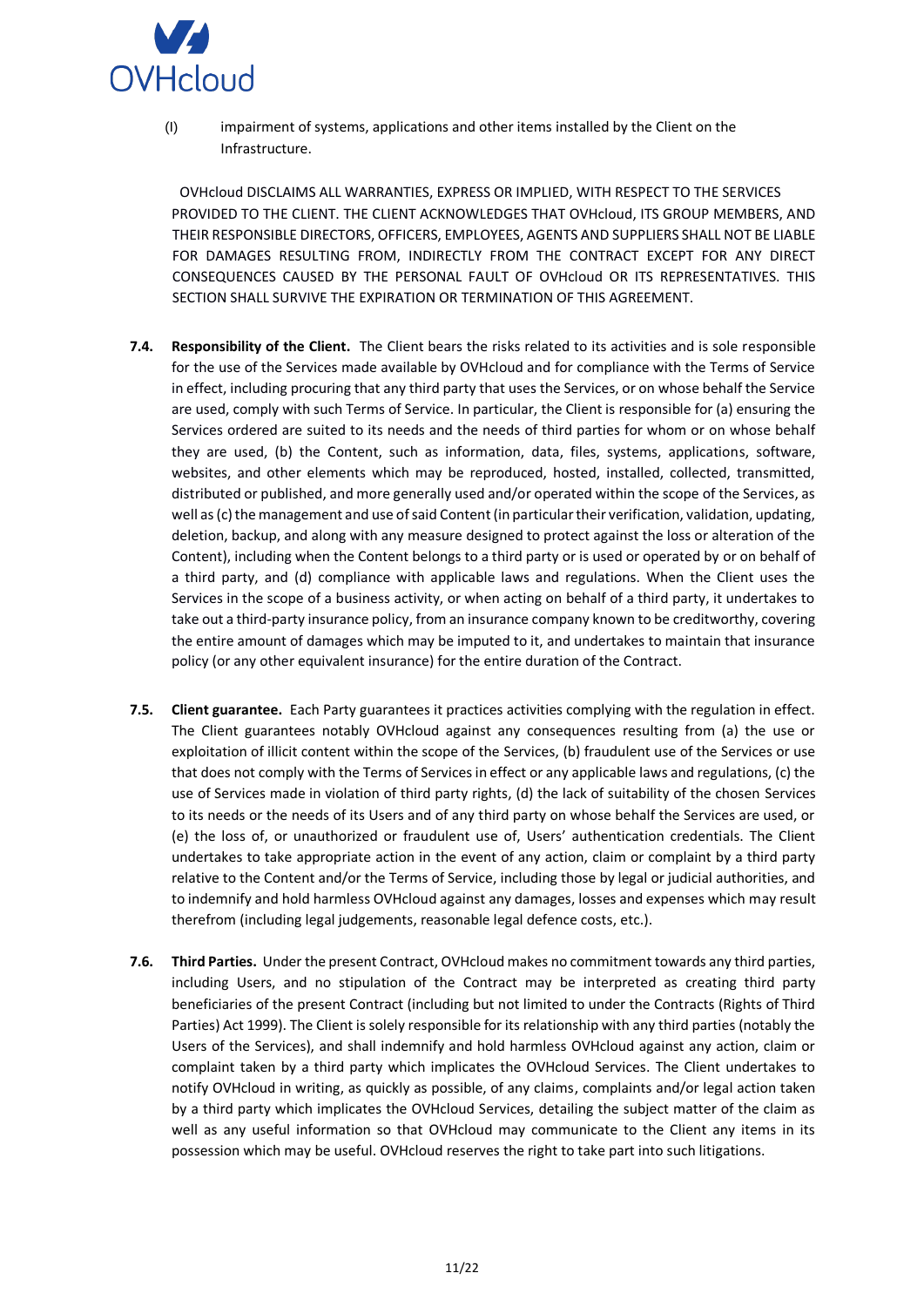

**7.7. Force majeure** Neither Party may be held liable on the basis of a failure to meet its contractual obligations resulting, directly or indirectly, from unforeseeable events having the characteristics of force majeure as defined in Article 1470 of the Civil Code of Quebec and by case law. The Parties declare that force majeure (i) includes strikes, including strikes by the personnel of a subcontractor of one of the Parties, acts of vandalism, war or threat of war, sabotage, terrorist acts, fires, epidemics, earthquakes, floods and explosions, as well as power cuts beyond the control of the affected Party,. In such circumstances, the Affected Party shall inform the other Party as quickly as possible in writing, detailing the circumstances and the expected duration of the Force Majeure Event, and shall keep the other Party regularly informed of the status of the situation. If, despite the efforts of the Affected Party in breach, the period of delay or non-performance continues for more than thirty (30) consecutive days, the Party not affected may terminate without liability whatsoever all or part of the Services affected by the Force Majeure Event [with immediate effect] by giving notice to the Affected Party.

## **8. FINANCIAL CONDITIONS**

- **8.1. Price of Services.** The prices of the Services invoiced to the Client are those in effect at the time of invoicing, as published on the OVHcloud Website. The prices may also be communicated upon request sent to OVHcloud Support. Unless stipulated otherwise, all prices are in Canadian dollars. OVHcloud offers different types of rates depending on the type of Service (monthly flat-rate, yearly flat-rate, per use pricing, etc.). These rates may be linked to a commitment to a particular period of use and/or a specific method of invoicing. Should several types of prices be available for the same Service, the Client may select the one of its choosing when submitting its Order. All taxes applicable to the Services (excluding taxes on OVHcloud revenue) shall be added to the price of the Services and due by the Client without this being deemed a change in the price as envisaged by article 6.2 of this Contract. In the absence of a special pricing scheme, the prices of the Services shall include the cost of acquisition of the licenses and rights to use the tools, software and Operating Systems used by OVHcloud and/or which are made available to the Client by OVHcloud within the scope of the Services. The Client is responsible for acquiring and fulfilling its obligations in respect of all licenses and usage rights that are necessary to operate or make use of the Content within the scope of the Services. The methods for calculating the price of the Services, as well as the billing units, are defined on the OVHcloud Website and in the applicable Specific Terms of Service. The Client is responsible for taking note of this before submitting its order. Each billing unit begun shall be invoiced and due in full, even when it is not totally used. Some Services shall incur additional installation or commissioning costs.
- **8.2. Changes to prices.** OVHcloud reserves the right to change its prices at any time. Pricing changes are immediately applicable to any new Orders. For Services in use at the time of an increase in their price, the Client shall be informed of the change by email at least thirty (30) calendar days in advance. In such a case and subject to article "Conditions Specific to Consumers" the Client has the right to terminate without penalty the impacted Services within seven (7) calendar days upon the notification of the said price increase. Such termination shall be notified by registered letter with acknowledgement of receipt or through a specific form provided in the Management Interface. In the absence of said termination, the Client shall be deemed to have accepted the new prices. The aforementioned termination right is not applicable in case of price increase due to unpredictable circumstances making the execution excessively expensive for OVHcloud, which had not agreed to assume the risk.
- **8.3. Invoicing.** The Services shall be invoiced on the basis of Client Orders and consumption of Services as established by OVHcloud in its information system, which shall be deemed as admissible and fully enforceable to the Client. The periodicity (monthly, yearly, or other) of invoices and the timing of their issuance (upon ordering or in arrears) varies from one Service to another. The terms of invoicing of the prices of the Services are defined on the OVHcloud Website and in the applicable Specific Terms of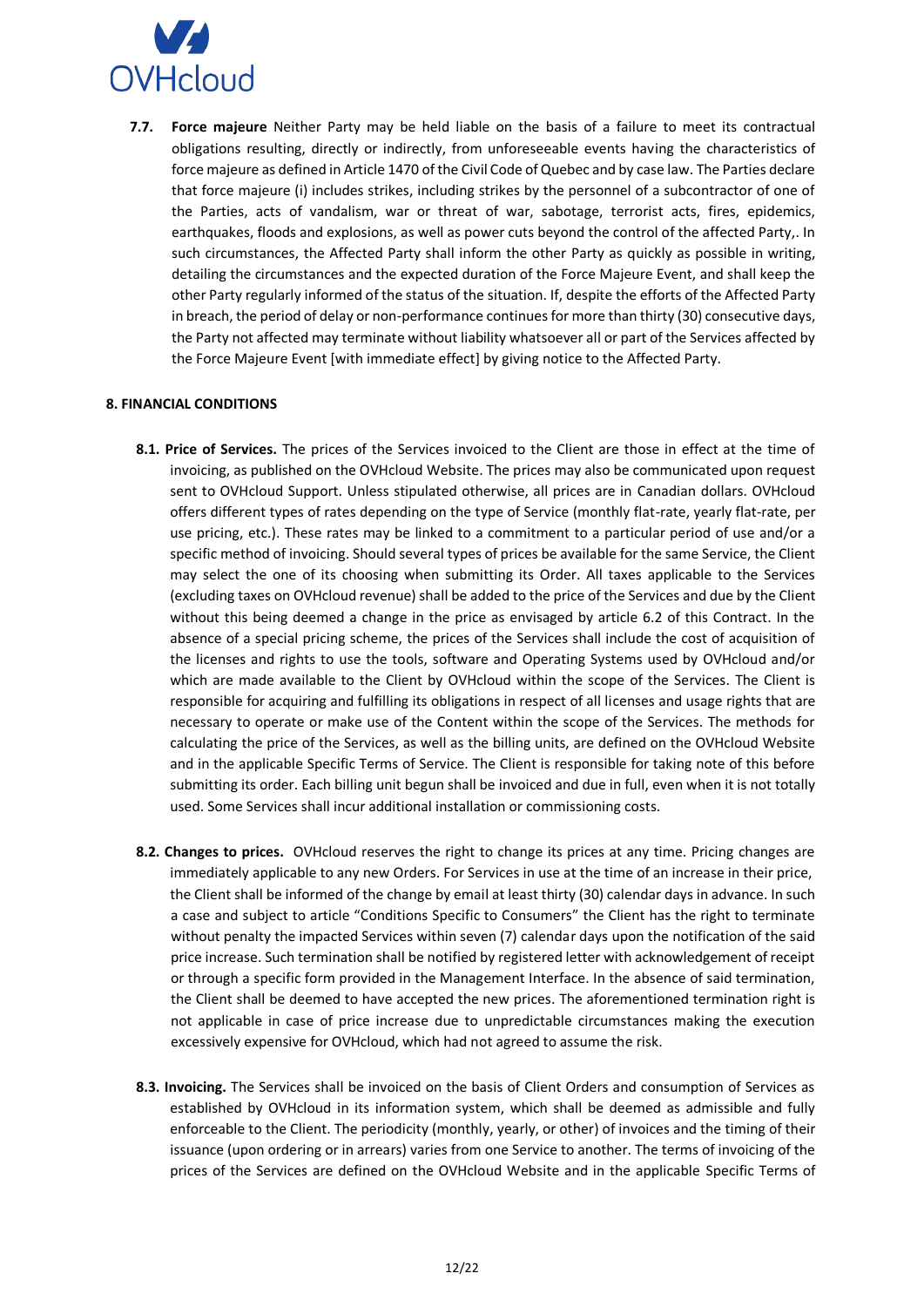

Service. The Client is responsible for taking note of these before submitting its Order. After each payment, OVHcloud shall send the Client an invoice. The Client expressly agrees that this invoice shall be sent to it electronically. The invoice is sent to the Client by email and/or made available to the Client through the Management Interface. The Client is responsible for keeping a copy of the invoice in accordance with regulations in effect. Invoices made available to the Client in the Management Interface shall remain available for a period of twelve (12) months following the date made available.

- **8.4. Payment.** Invoices are payable on receipt, it being understood that invoices are issued either at the time of the Order, or in arrears, depending on the Service. The Client is responsible for selecting its desired payment method from among the available payment methods in the Management Interface. The available payment methods may vary from one Service to another and are published on OVHcloud Website. The Client is responsible for taking note of this before submitting its Order. In relation to Services payable in arrears, OVHcloud reserves the right to invoice the Client for said Services before the end of a calendar month in the event that the total Services consumed by the Client during the month in question reach a significant amount. The Client is fully responsible for payment of Services in accordance with the article "Financial Conditions". The Client undertakes to select a valid payment method in its Client Account, and to dispose of the necessary funds to render payment for the Services. Provided the cancellation right of article "Conditions Specific to Consumers", the Client remains liable to settle the price in its entirety. Consequently, (i) the Client shall have no claim to any reimbursement resulting from the non-use, the partial-use, suspension or cessation of the use of Services before the end of the Period of Use and (2) in the event of split payment(s) (e.g. monthly, yearly installments), the Client remains liable to settle the price in its entirety for the whole of the commitment period subscribed to at the time of the Order. Those provisions is without prejudice to the Client's right to engage OVHcloud's liability in accordance with article "Liability" hereafter in case such situation results from OVHcloud's failure to fulfil its obligations.
- **8.5. Default or late payment.** In case of default or late payment, including partial payment, OVHcloud may charge the Client late payment penalties equal to 2% calculated monthly (26.82% per year) from the day following the payment due date and OVHcloud. Furthermore, any default or delay of payment (including partial) of the sums due by the Client under the Contract which persists for more than (4) days after notification of default or delay of payment sent to the Client by email, shall result by right, and without requiring any additional notification or formal notice, in (a) the immediate demand of all of the sums remaining due by the Client under the Contract regardless of their payment terms, and (b) the right of OVHcloud to decide to immediately suspend and without prior notice all or part of the Client Services (including those which have been paid for), to refuse any new Order or renewal of Services to the Client and to terminate all or part of the Contract . In case of default or late payment, business Clients shall be liable to pay a fixed recovery fee of sixty (60) Canadian dollars, without prejudice to OVH's right to demand, upon supporting documents, additional compensation in cases where the recovery fees are greater than the amount of said fixed recovery fee.
- **8.6. Contestation.** In the event of any disagreement regarding invoicing or the nature of the Services, the Client must notify OVHcloud Support through its Management Interface within one (1) month of the date the invoice was issued. In the absence of said notification, and without prejudice to the Client's right to contest the invoice later on, the Client shall be liable to settle all unpaid invoices according to the terms of the Contract. In case of failure to invoice the Services correctly or in the appropriate timeframe, OVHcloud reserves the right invoice or correct the invoicing at any time, subject to any mandatory applicable limitation.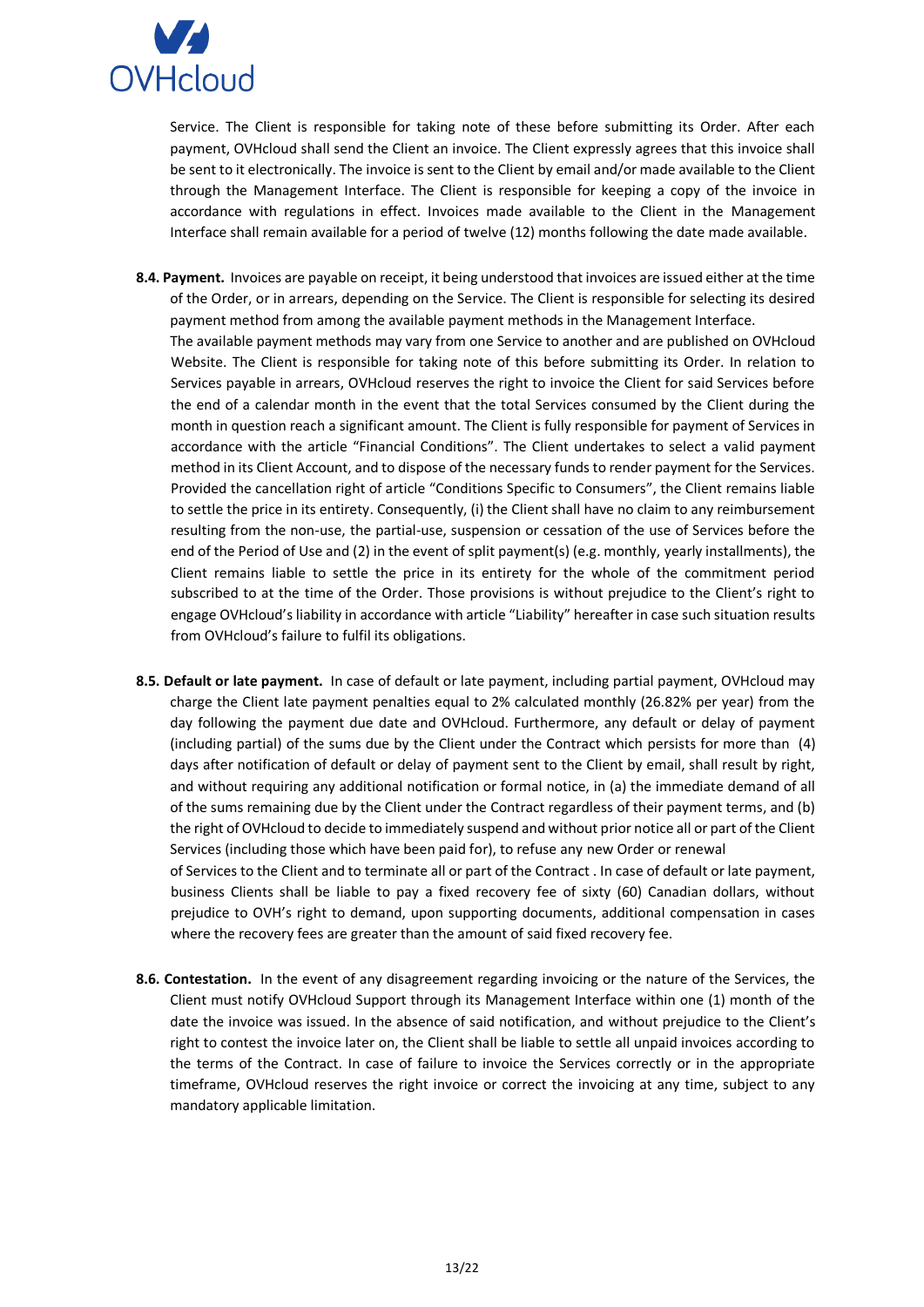

### <span id="page-13-0"></span>**9. DURATION, RENEWAL AND TERMINATION OF SERVICES**

- **9.1. Duration of Services.** The Contract is entered into for an indeterminate period of time and remains in effect so long as the Client uses the OVHcloud Services. The duration for which the Client undertakes to use the ordered Services is that which is applicable to the rate selected by the Client when submitting its Order (the "Period of Use"). In case of flat-rate or fixed sum payments (monthly, annual or other), and subject to Article "Conditions Specific to Consumers" and section "Termination for breach", the Client undertakes to use the Services during the entire corresponding period. In case of payment per use, the Services are made available for an indeterminate period of time, and the Client may terminate its use of the Services at any time in accordance with the procedures in effect.
- **9.2. Renewal of Services.** The terms for the renewal of Services vary from one type of Service to another, as set out in the Specific Terms applicable to such Services. Some of these renewed automatically ("Auto-Renew") while others are renewed upon payment in advance by the Client. In cases where multiple options exist, the Client is responsible for selecting the renewal method of its choosing and the initial commitment period. For certain Services, the Auto-Renew mode is activated by default. Requests for reissued payment are automatically rejected in case of default in payment or irregular payment (incorrect amount, incomplete payment, payment which does not include the required references, or issued using a method or procedure not accepted by OVHcloud). In case of payment reissued by cheque, the Client is responsible to reissue payment early enough for the cheque to be effectively received by OVHcloud before the expiry date of the Services. OVHcloud reserves the right to terminate the renewal, notably, with a reasonable prior notice, in case of a Service's disappearance.
- **9.3. Termination for breach.** Without prejudice to the other cases of termination provided in the Contract, and without affecting any other right or remedy available to it, either Party may terminate this Contract with immediate effect by giving written notice to the other Party if the other Party commits a breach of any term of this Contract (including non-compliance with financial terms and/or provisions of the Article 3 Terms of use of the Services of these General Terms of Service) which breach is irremediable or (if such breach is remediable) fails to remedy that breach within a period of seven (7) calendar days after being notified by registered letter with acknowledgement of receipt to do so. Notwithstanding the foregoing, in case of malicious, illegal or fraudulent use of the Services, or use made in violation of the rights of a third party, OVHcloud shall be entitled to terminate the relevant Services or the Contract in its entirety with immediate effect by email and without prior formal notice. The present paragraph shall not be considered to be a waiver of OVHcloud's right to suspend or interrupt the Services in accordance with the provisions of the Contract, particularly in

case of non-compliance by the Client with the Terms of Service. Terminations for breach are without prejudice to any damages which may be claimed by the injured party.

### <span id="page-13-1"></span>**10. CONFIDENTIALITY**

**10.1. Commitments.** Each of the Parties undertakes, as concerning the confidential information of the Party of which it is recipient or to which it has access within the scope of the execution of the present Contract, to (a) only use said confidential information for the sole purposes of the execution of the Contract, (b) preserve the confidentiality of said information with the same degree of care as if it were its own confidential information, and (c) give access to said confidential information only to their respective associates and Affiliates who need to know the information as part of their function on the condition that these recipients have received prior notification of the confidential nature of said information and are linked by a confidentiality agreement at least as equivalent as this Contract. Each Party is also allowed to communicate the other Party's confidential information to its counsels as long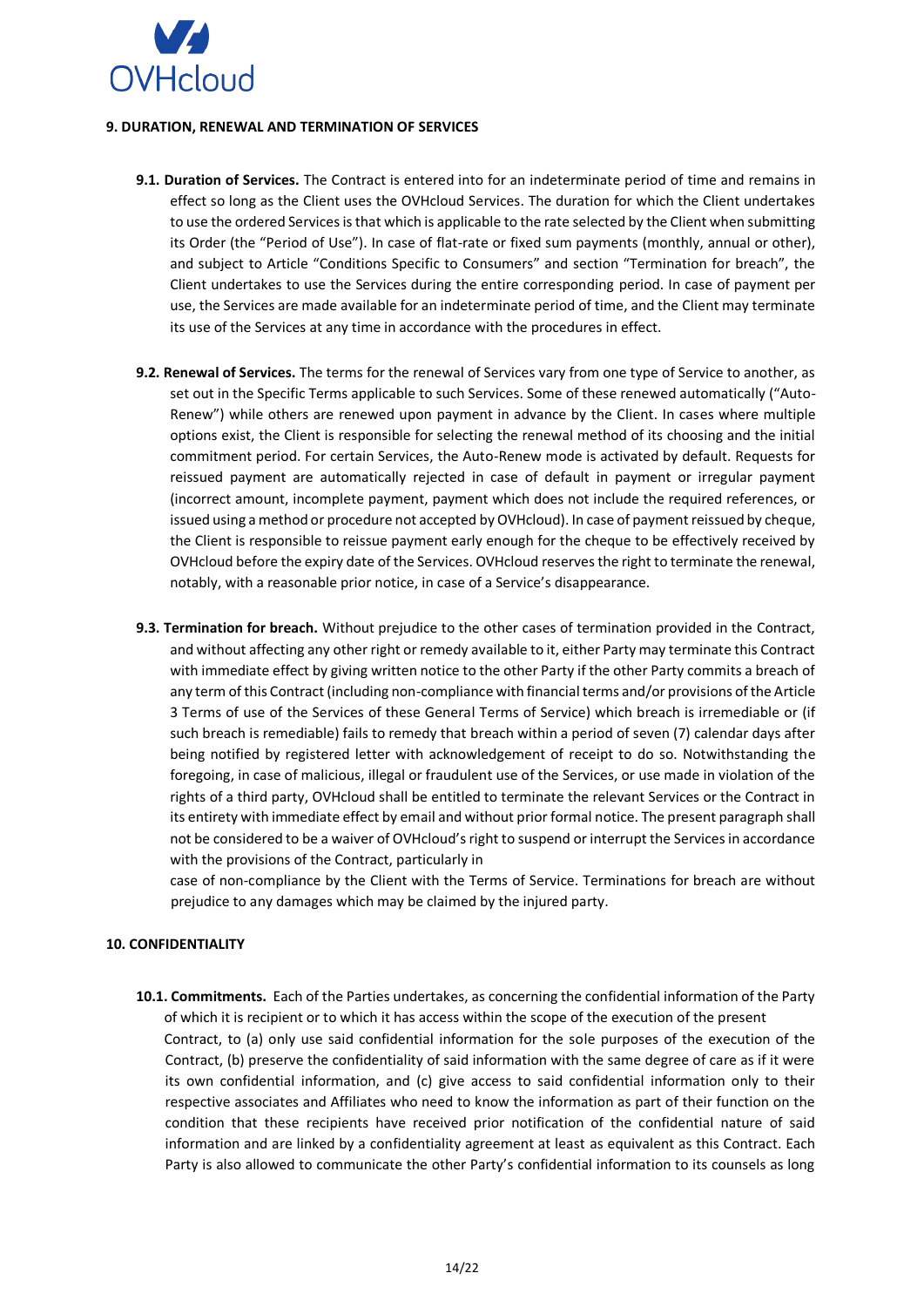

as they belong to a regulated profession (e.g. lawyers, barristers, certified accountants and auditors). Each Party forbid itself to divulgate the other Party's confidential information to other persons than those referred to above without the prior written consent of the other Party, and warrant the respect of the confidentiality of said data by every person to whom it divulgates it. Shall be considered confidential the Contract's provisions and all information communicated between the Parties, or to which the Parties have access in the scope of the execution of the Contract and in any form whatsoever and the nature (notably financial information and marketing, trade secrets, knowhow, information related to security and to the terms of use of the Service). To be considered as a confidential information, it is not necessary that the confidential nature of the information be mentioned on the document or other media containing the information or precised when the information is divulgated. Either Parties undertakes to comply with its obligation of confidentiality for the entire duration of the Contract as well as for a period of two (2) years from its termination, regardless of the cause.

**10.2. Exceptions.** The confidentiality commitments defined above shall not apply to information for which the recipient Party can demonstrate that (a) the recipient Party became legitimately aware of the information without being required to keep them confidential prior to the other Party having communicated the information or provided it with access to the information, or (b) the information is in the public domain or falls into the public domain during the course of the execution of the Contract by means other than a failure by the recipient Party (or persons for which it is responsible) to fulfill its confidentiality obligations under the present Contract, or (c) they were communicated to the recipient Party by a third party having the authority to disclose them and which did so legitimately, (d) they result from developments performed by the recipient Party and/or by its employees independently of the execution of the Contract, or (e) the divulgation of the said information was authorised by the other Party as provided in the Contract's provisions. Notwithstanding the preceding, each of the Parties reserves the right to disclose information received from the other Party (a) strictly within the limits necessary to defend its rights, it being noted that in such cases, the confidential information of the other Party shall be retained for the time legally required for their use as evidence, and can only be disclosed to those persons who need to know them within the course of the legal action or procedure in question (judges, lawyers, etc.), those persons being bound by professional secrecy or otherwise by a confidentiality agreement, or (b) at the request of a competent legal or judicial authority, it being specified that in such cases, disclosure shall be strictly limited to the request of said authority, and, subject to any legal requirements or injunctions to the contrary, the recipient Party shall inform the other Party of said request.

## <span id="page-14-0"></span>**11. PERSONAL DATA**

- **11.1.** OVHcloud reminds the Client that, while providing the Service to the Client, OVHcloud may keep some of the Client's personal data in compliance with its regulatory and judicial obligations.
	- **11.2.** Information such as "last name, first name, mailing address, e-mail address, phone numbers, and IP connection addresses" shall be kept by OVHcloud during the entire term of the Agreement and up to twelve (12) months after the expiration of the Service.
	- **11.3.** The data transmitted by the Client shall be kept as long as deemed necessary for evidence purposes. Except as otherwise provided in the Specific Terms and Conditions, OVHcloud shall not disclose nor sell the Client's personal data.
	- **11.4.** The Client agrees that his/its personal data may be stored, handled and transferred by OVHcloud to its affiliates, who shall only have access to such data in order to perform essential functions in the provision of the Service, all in strict compliance with the Client's privacy rights.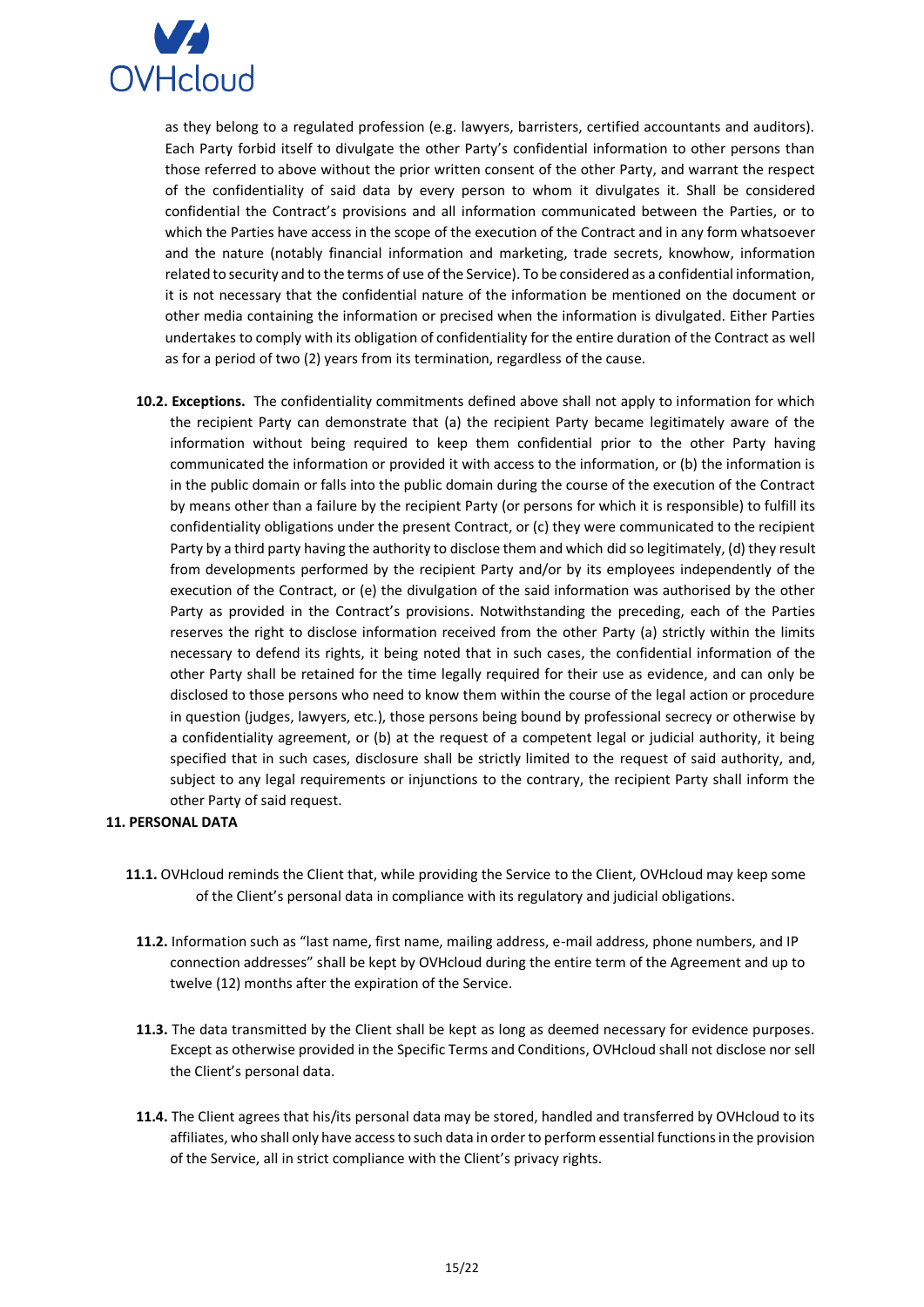

**11.5.** The Client also acknowledges that OVHcloud may communicate the Client's information at the request of administrative, regulatory or judicial authorities.

### <span id="page-15-0"></span>**12. GENERAL PROVISIONS**

- **12.1. Severance.** If any provision or part-provision of this Contract is or becomes invalid, illegal or unenforceable, it shall be deemed modified to the minimum extent necessary to make it valid, legal and enforceable. If such modification is not possible, the relevant provision or part-provision shall be deemed deleted. Any modification to or deletion of a provision or part-provision under this article 12.1 shall not affect the validity and enforceability of the rest of this Contract. If any provision or part of provision of this Contract is invalid, illegal or unenforceable, the Parties shall negotiate in good faith to amend such provision so that, as amended, it is legal, valid and enforceable, and, to the greatest extent possible, achieves the intended commercial result of the original provision.
- **12.2. Titles.** The article and paragraph headings are for convenience only and shall not affect the interpretation of this Contract.
- **12.3. Waiver.** No failure or delay by a Party to exercise any right or remedy provided under this Contract or by law shall constitute a waiver of that or any other right or remedy, nor shall it prevent or restrict the further exercise of that or any other right or remedy. No single or partial exercise of such right or remedy shall prevent or restrict the further exercise of that or any other right or remedy.
- **12.4. Entire agreement.** The Contract is made up of the Terms of Services which constitute the entire agreement between the Client and OVHcloud in relation to its subject matter, excluding any Client's general terms and conditions. OVHcloud may, at any time and by right, amend the Terms of Service in effect. Such amendments are immediately applicable to every new Orders. About those Services in use, the Client shall be notified via email or through its Management Interface of any amendment to the Terms of Service in effect. Changes to the Terms of Service are in effect within thirty (30) calendar days from the date the aforementioned notification is sent. Notwithstanding the foregoing, any change to Third Party Product Terms of Use and any implementation of a new regulation may be immediately applicable to the extent OVHcloud does not control such events. Subject to conditions applicable to Consumers, in cases where new Terms of Service are unfavourable to the Client, the latter may, terminate the Services affected by the notified amendment within thirty (30) calendar days from the new Terms of Services are in effect. Such termination shall be notified via registered letter with acknowledgement receipt or the form provided in the Management Interface.
- **12.5. Language.** The Parties hereto have specifically requested that this letter agreement and any documents relating thereto be written in the English language. Les parties aux présentes ont expressément exigé que la présente convention ainsi que tout document y afférent soit rédigé en anglais.
- **12.6. No Partnership or Agency.** Nothing in this Contract is intended to, or shall be deemed to, establish any partnership or joint venture between the Parties, constitute either Party the agent of the other Party, or authorise either Party to make or enter into any commitments for or on behalf of the other Party. Each Party confirms (i) it is acting on its own behalf and not for the benefit of any other person and (ii) it is responsible for all of its actions, and alone assumes all of the risks related to its activity.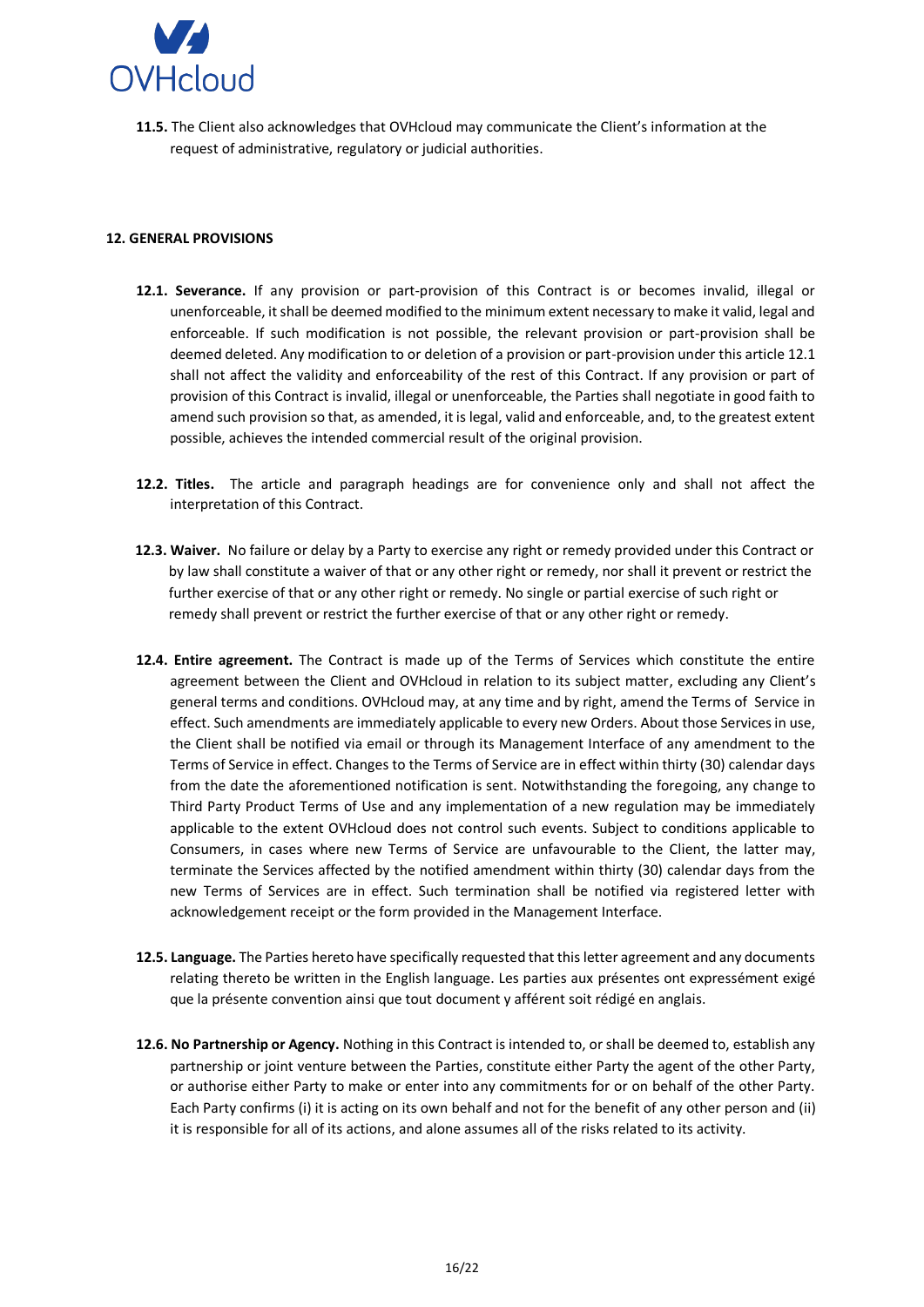

- **12.7. Assignment.** Neither Party shall assign, transfer, mortgage, charge, declare a trust over or deal in any other manner with any or all of its rights and obligations under this Contract without the prior written consent of the other Party Notwithstanding the foregoing, each Party shall be entitled to transfer all or part of the Contract to its Affiliates. In this case, it shall notify the other Party in writing as soon as reasonably practicable. The following operations are deemed not to fall within the scope of application of the present article, and are therefore authorised: (a) changes in shareholders, changes of holdings, or change of control of either Party, and (b) operations such as mergers, acquisitions, sale of business assets, divestments, or any other operations which involve a transfer of the assets of either Party. If one of the Parties performs one of the operations mentioned in point (a) or (b) above, it shall inform the other Party. If the operation is realised to the benefit of a direct competitor of the other Party or a party with whom the other Party has a pre-existing dispute that other Party shall have the right to terminate the Contract, and no damages shall be due.
- **12.8. Notices.** For all exchanges of information by email, the date and time of the OVHcloud server shall be accepted by the Parties. This information shall be retained by OVHcloud for the entire duration of the contractual relationship and for the three (3) following years. Subject to the other means of communication and recipient mentioned in the Contract, all notifications, formal notices and other communications provided for in the Contract shall be deemed as having been validly delivered if they are sent by to:

For OVHcloud: By registered letter with acknowledgment of receipt to the address

HEBERGEMENT OVH INC –Service Support – 800-1801 Avenue McGill College, Montréal (Québec) QC, H3A 2N4, Canada

For the Client: By registered letter with acknowledgment of receipt the postal address provided by the Client in its Client's account or by email address

This article does not apply to the service of any proceedings or other documents in any legal action or, where applicable, any arbitration or other method of dispute resolution.

- **12.9. Advertising and promotion.** Unless otherwise decided by the Client via the form available for such purpose in its Management Interface, OVHcloud is allowed to make mention of its commercial relationship with the Client in its usual course of business towards clients and prospects. Any other mention by OVHcloud about the Client, and any other use of signs (logos, trademarks, etc.) notably for advertising purposes, exhibitions, conferences and in specialised publications for market professionals, as well as in its brochures, commercial documents and OVHcloud website is submitted to Client's prior consent.
- **12.10. Admissible evidence.** It is expressly agreed that the data of the OVHcloud information system or of its subcontractors, such as login logs, consumption records, order and payment summaries, Incident or other reports, can be used as evidence vis-à-vis the Client, and are deemed as admissible including in the context of legal disputes.
- **12.11. Computation of time frames.** Time periods shall be calculated in calendar days, and are counted starting on the next day of the event which triggers them.
- **12.12.** The expiry of the term or early termination of this Contract will not affect the validity of the rights and obligations provided for in the articles "Confidentiality", "Responsibility", "Intellectual Property. Usage rights ", "Notices", "Jurisdictional Competence and Applicable Law" of the Contract which, by their nature or as a result of specific provisions, extend beyond the term or this termination, both for the Parties and for their assignees, until their respective expiry dates.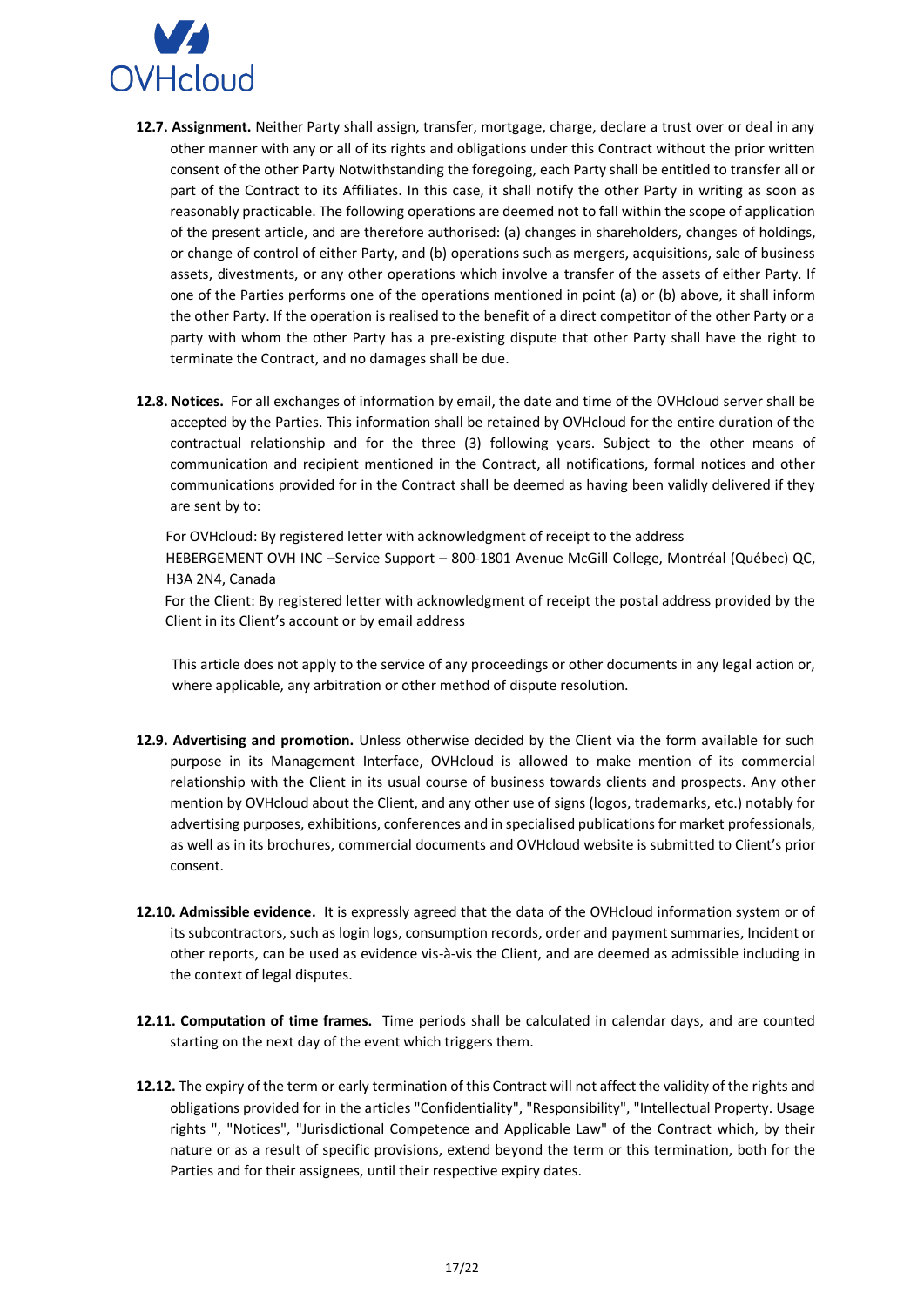

### <span id="page-17-0"></span>**13. JURISDICTIONAL COMPETENCE AND APPLICABLE LAW**

- **13.1.** Jurisdictional competence. In case of any dispute with a client who is not considered a consumer under thereof the Consumer Protection Act, the Parties agree that all legal proceedings to be undertaken shall be instituted and heard before the courts having jurisdiction in the judicial district of Montreal, Province of Quebec where the Parties elect domicile.
- **13.2.** Applicable law. This Contract and any dispute or claim arising out of or in connection with it or its subject matter or formation (including disputes or claims relating to non-contractual obligations) shall be governed by and construed in accordance with the laws of Quebec and of Canada.

### <span id="page-17-1"></span>**14. DEFINITIONS**

**"Affiliate"** means any company controlled by OVHcloud, that controls OVHcloud or with which OVHcloud is under the joint control of another third company. The control means the possession, directly or indirectly, of: (a) the right to determine de facto, directly or indirectly, decisions relating to the strategy or management of any entity; or (b) the right to elect the majority of the members of the board of directors or members of an equivalent management body, in each case (a) and (b) regardless of the source of such rights (voting rights, contract or otherwise), and "controlled" and "controlling" shall be interpreted accordingly. The control is presumed when the entity directly or indirectly holds more than 40% of the voting rights and that no other shareholder directly or indirectly owns a larger percentage of the voting rights whether directly or indirectly. Companies domiciled in the United States of America are explicitly excluded from the scope of this Contract.

**"Client Account" (or Nic or Nichandle)** means reference Account/Client login allowing the Client to manage all its Services and to subscribe to additional Services.

"**Content**" means information, data, files, systems, applications, websites and other items which are reproduced, hosted, collected, stored, transmitted, distributed, published, and more generally used and/or operated by the Client within the scope of the Services.

**"Incident"** means any event which causes or is likely to cause an interruption or a reduction in the continuous operation of the Infrastructure and/or services provided to the Client by OVHcloud.

**"Infrastructure"** means all physical and virtual elements belonging to the OVHcloud Group or under its responsibility, made available by OVHcloud in the context of the Services, and which may consist in particular of network, bandwidth, physical resources and software and/or applications.

"**Lists de Sanctions**" means List of persons, companies and entities sanctioned pursuant to Directive (EU) 2015/849 on the prevention of the use of the financial system for the purpose of money laundering or terrorist financing as amended by Directive 2018/843 of 30 May 2018 or pursuant to other legislative acts in the field of the fight against money laundering and terrorist financing.

**"Management Interface" or "Manager"** means interface made available by OVHcloud, accessible remotely after authentication (by login and password).

**"Order"** means any order for Services submitted by the Client.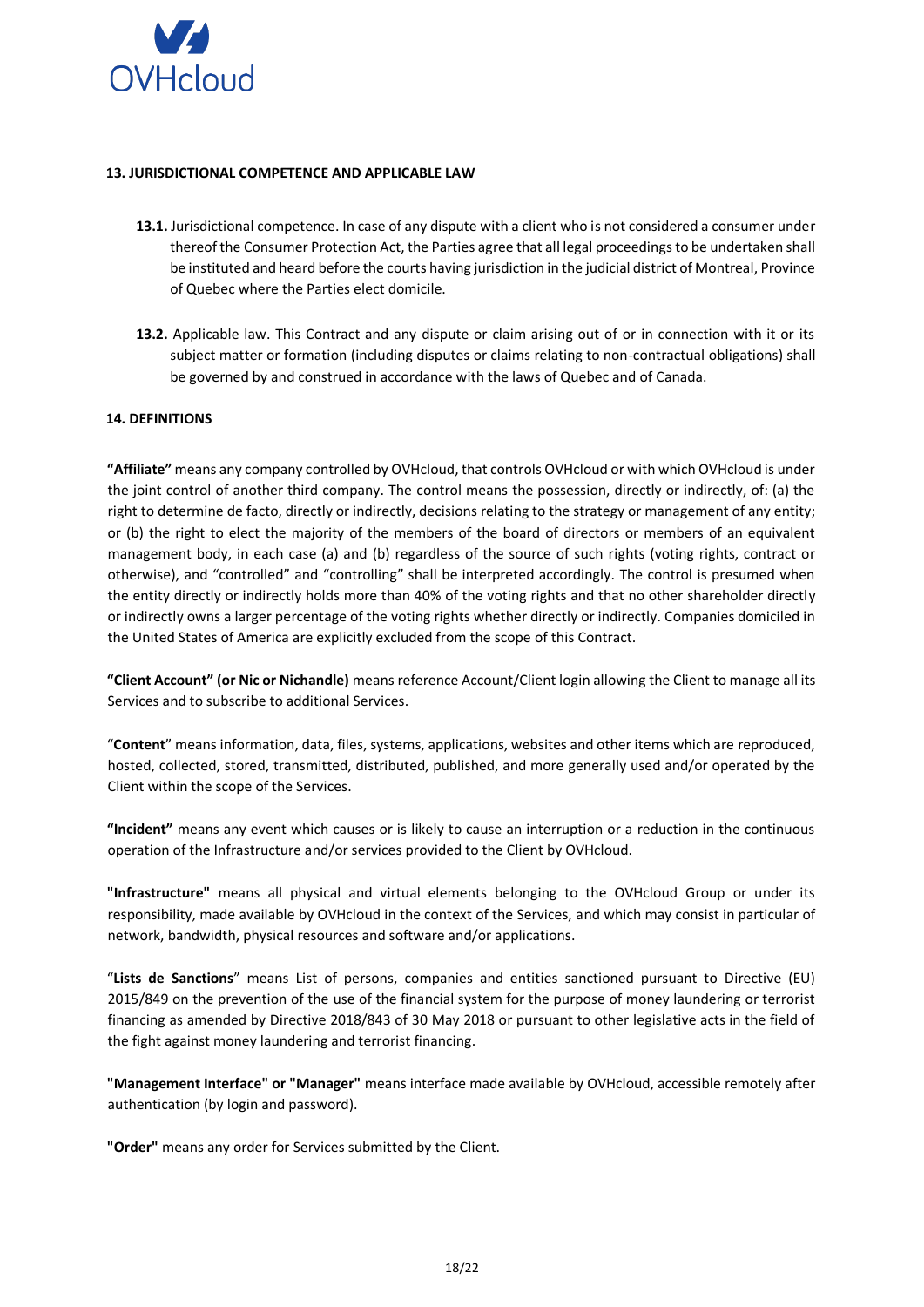

"**OVHcloud Elements**" means all elements (including software, data, Infrastructure, documents, etc.) made available to the Partner by OVHcloud as part of the Services and under this Agreement.

"**OVHcloud Support**" means OVHcloud team responsible for assisting the Client and handling Incidents.

"**OVHcloud Website**" means OVHcloud company's website "ovhcloud.com" or any other derivative website belonging to one of its Affiliates.

**"Services"** means any services, such as the use of products, OVHcloud Elements (infrastructure, network, etc.) and access to support, provided by OVHcloud to Client under the Contract.

**"Specific Terms of Service"** means a document describing one or more Services provided by OVHcloud, setting out the terms and conditions of performance and use specific to such Service(s), and published on the OVHcloud Website or available to the Client upon request addressed to OVHcloud Support.

**"Terms of Service"** means set of documents applicable to an Order comprised of, in particular, but not limited to General Terms of Service, Specific Terms of Service applicable to relevant Services in their latest version in force and published on the OVHcloud Website or available to the Client upon request addressed to OVHcloud Support.

**"Third Party Products"** means any product (such as an operating system, application, firewall, or hardware component) that is developed and owned by a third party and made available to the Client by OVHcloud, or that the Client has directly or indirectly procured from such third party.

"**Third Party Product Terms of Use**" means contractual terms specific to the use of Third Party Product made available by OVHcloud within the framework of the Services.

"**Third-Party Providers**" means third parties including, in particular, but not limited to, energy providers, network providers, network interconnection point managers or collocated datacenters, material and software providers, carriers, technical providers, security company.

**"User(s)"** means the Client and any other person(s) accessing or using the Services (including access to or use of any products configured within the Services by OVHcloud, the Client, its own clients or any third party) under the responsibility of the Client.

# <span id="page-18-0"></span>**15. CONDITIONS SPECIFIC TO CONSUMERS**

*This article 15 applies only to Clients who are considered consumers under applicable consumer protection legislation, and supplements the other provisions of these General Terms of Service, which remain fully applicable to said Clients subject to the provisions to which article 15.2 below expressly derogates.* 

- **15.1. Additional stipulations.** This section 15.1 supplements the other provisions of these General Terms of Service, which remain fully applicable to Consumers.
	- 15.1.1. Provision of the Services. OVHcloud undertakes to provide the Service to the Client within the time provided during the Order, or lacking the information or agreement on the provision's date of the Service within fifteen (15) days following the confirmation of the Order. If the Service is not provided with the aforementioned time, the Client may request the cancellation of the transaction by registered letter with acknowledgement of receipt or by creating a ticket through its Management Interface by precising in the subject message "Termination for default in the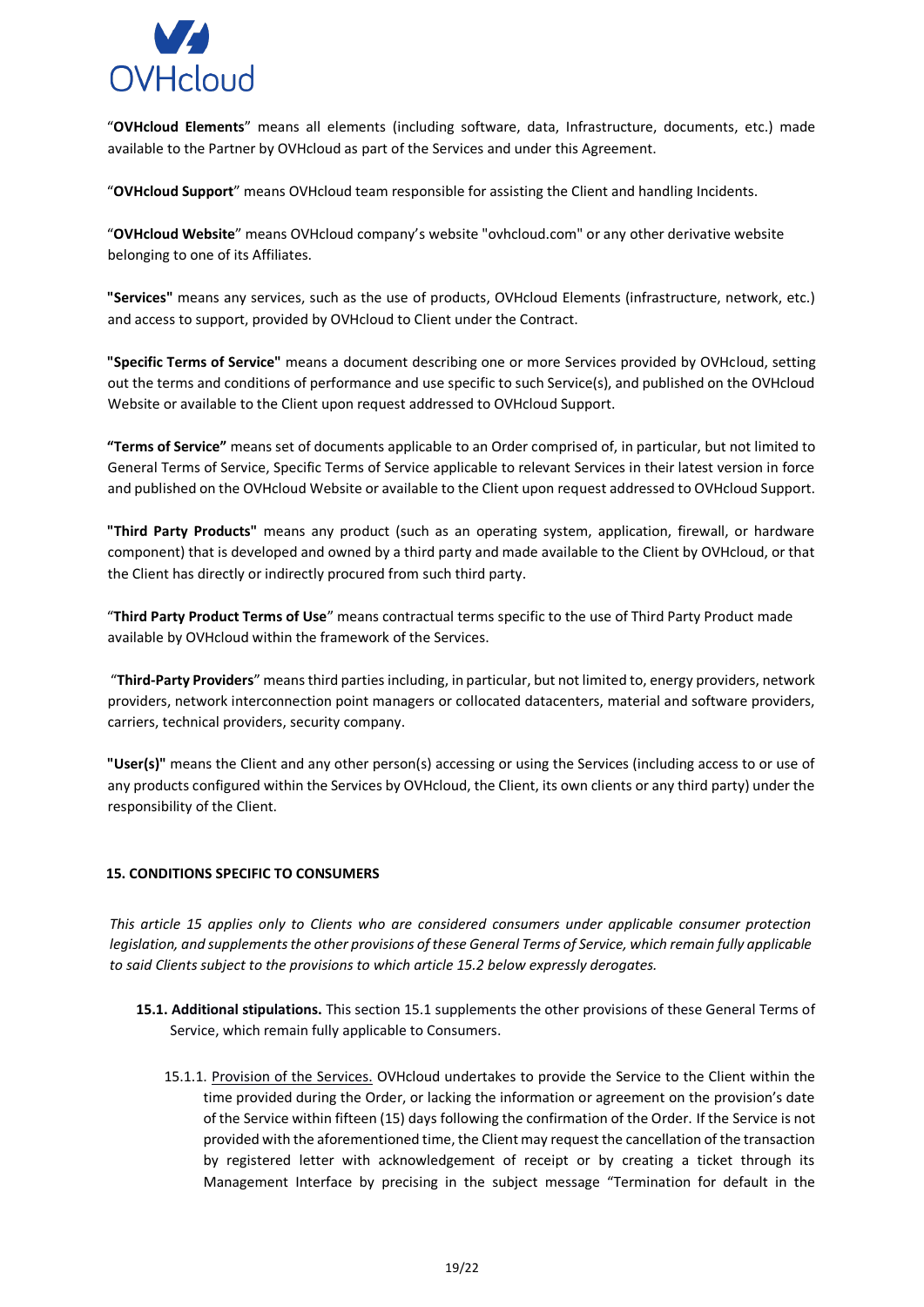

Provision of the Services". Sums already paid by the Client are reimbursed within fourteen (14) days following the cancellation of the Order.

15.1.2. Termination. All requests from the Client for the termination of the Contract shall be effective the day after the date of receipt by OVHcloud or at any other effective date provided by the Client in its termination notice, providing that the Client has specified all of the required information enabling it to be identified.

The Client may request that the termination of the Contract shall be effective more than ten (10) days after receipt, by OVH, of its termination request.

15.1.3. Complaints. All complaints regarding OVHcloud Services may be addressed:

- Firstly to: HEBERGEMENT OVH INC – Clients Service – 800-1801 Avenue McGill College, Montréal (Québec) QC, H3A 2N4, Canada. A complaint form is available to the Client in its Management Interface.

- Secondly, if the Client has not received a reply within thirty (30) calendar days following the receipt of its complaint, or in the event the Client is not satisfied with the response provided by the Client Service, it may write to: HEBERGEMENT OVH INC – National Consumers Service – 8001801 Avenue McGill College, Montréal (Québec) QC, H3A 2N4, Canada. The complaint of the Client shall be reviewed within thirty (30) calendar days from the date of its receipt by the OVHcloud National Consumers Service.

- **15.2. Overriding stipulations.** The following provisions replace the provisions of these General Terms of Service to which they expressly derogate.
- 15.2.1. (derogates article 3.8) Updates to Services**.** OVHcloud may modify the Services at any time, and may add, modify or remove ranges, options or features, as well as upgrade their performance. The Services are described online on the OVH Website. The Client is responsible for keeping abreast of any updates to the Services, which are immediately applicable to any new Orders. Concerning the Services in use by the Client, the latter shall be informed by email or via its Management Interface of any substantial updates which are of a nature to downgrade said Services, at least thirty (30) days before the implementation of said update. Nevertheless, modifications to Third Party Products and urgent cases (such as security risks, or legal or regulatory compliance updates) may result in immediate modifications to the Services. In case of any update that degrades existing Services (removal of functionality, performance downgrade, etc.), the Client may terminate the relevant Services by letter sent to OVHcloud address indicated at the section 15.1.3. "Complaints" or through a provided form found in its Management Interface or through any other statement explicitly expressing its willingness to exercise its rights within thirty (30) days from the date the relevant update is implemented.
- 15.2.2. (Derogates at article 7.2.) . The provisions of Article 7.2 Responsibility of OVHcloud shall not prevent the Client from being compensated for the damage suffered under the conditions set out in Article 10 of the Quebec Consumer Protection Act.
- 15.2.3. (Derogates at article 7.3.) . The provisions of Article 7.3 Limitation of Liability shall not prevent the Client from being compensated for the damage suffered under the conditions set out in Article 10 of the Quebec Consumer Protection Act.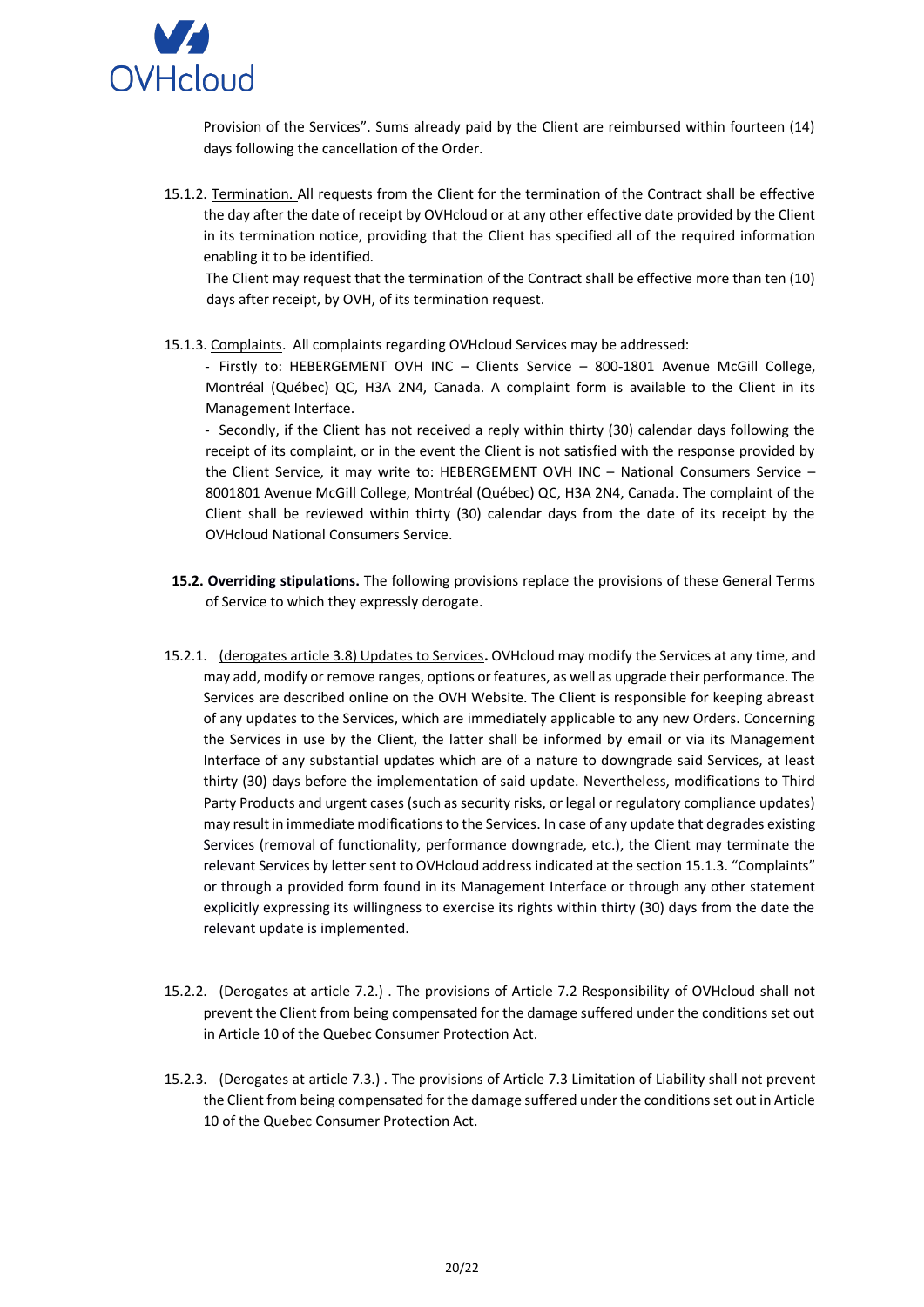

- 15.2.4. (derogates article 8.2) Changes of prices**.** OVHcloud reserves the right to change its prices at any time. Pricing changes are immediately applicable to any new Orders. For Services in use at the time of an increase in their price, the Client shall be informed of the change by email at least thirty (30) days in advance. In such case the Client, upon notification of said increase, has the right to terminate the impacted Services within thirty (30) days without penalty. Such termination shall be notified by letter sent to OVHcloud address indicated at the section 15.1.3. "Complaints" or through a specific form provided for such purpose in the Management Interface or through any other statement explicitly expressing its willingness to exercise its rights.
- 15.2.5. (derogates at the article 8.4.) Payment. In the event of early termination, OVHcloud undertakes to reimburse the Client for the prepaid amounts in proportion to the volume of service not used before the date of early termination in accordance with the provisions of Article 2129 of the Civil Code of Quebec. In the event of a discount granted in return for a period of commitment not respected by the Client, the Client undertakes to pay an amount equal to the sum of the discounts granted by OVHcloud in proportion to the period of use of the Services without prejudice to any claim for damages by OVHcloud.
- 15.2.6. (derogates article 8.5) Default or late payment. If the Client fails to make any payment due to OVHcloud under the Contract by the due date for payment, then, OVHcloud may charge the Client late payment penalties equal to 2% calculated monthly (26.82% per year) from the day following the payment due date Furthermore, any default or delay of payment (including partial) of the sums due by the Client under the Contract persisting for more than four (4) calendar days after notification of default or delay of payment sent to the Client by email, shall result by right, and without requiring any additional notification or formal notice, in (a) the immediate demand of all of the sums remaining due by the Client under the Contract regardless of their payment terms, and (b) the right of OVHcloud to decide to immediately suspend, and without prior notice, all or part of the Client Services (including those which have been paid for), and to refuse any new Order or renewal of Services and to terminate all or part of the Contract. In accordance with article 13 of the Quebec Consumer Protection Act, the fixed recovery fee of sixty (60) Canadian dollars for late payment charged to business Clients as stipulated in article 8.5 above, shall not apply to Clients which have the quality of consumers.
- 15.2.7. *(derogates article 11.4)* Contractual Documents. The Contract is made up of the Terms of Services which comprise the entirety of the Contract entered into between the Client and OVHcloud, and exclude any general terms and conditions of the Client and any other prior documents, agreements, or discussions. OVHcloud may, at any time and by right, amend the Terms of Service in effect. Such amendments are immediately applicable to every new Orders. About those Services in use, the Client shall be notified via email or through its Management Interface of any amendment to the Terms of Service in effect. Changes to the Terms of Service are in effect within thirty (30) calendar days from the date the aforementioned notification is sent. Notwithstanding the Third Party Product Terms of Service and legal and regulation compliance may be immediately applicable. In accordance with section 11.2 of the Quebec Consumer Protection Act, the Client may terminate the affected Services by sending a letter to OVHcloud, via the interface provided for this purpose in its Management Interface, within a maximum period of thirty (30) days from the entry into force of the new Terms of Service or by any other statement clearly expressing its desire to exercise this right.
- 15.2.8. *(derogates article 13.1)* Jurisdictional competence and Applicable law. IN THE EVENT OF A DISPUTE WITH A CLIENT, JURISDICTION IS EXPRESSLY ATTRIBUTED TO THE COURT OF THE PLACE OF RESIDENCE OF THE DEFENDANT IN ACCORDANCE WITH ARTICLE 43 OF THE CODE OF